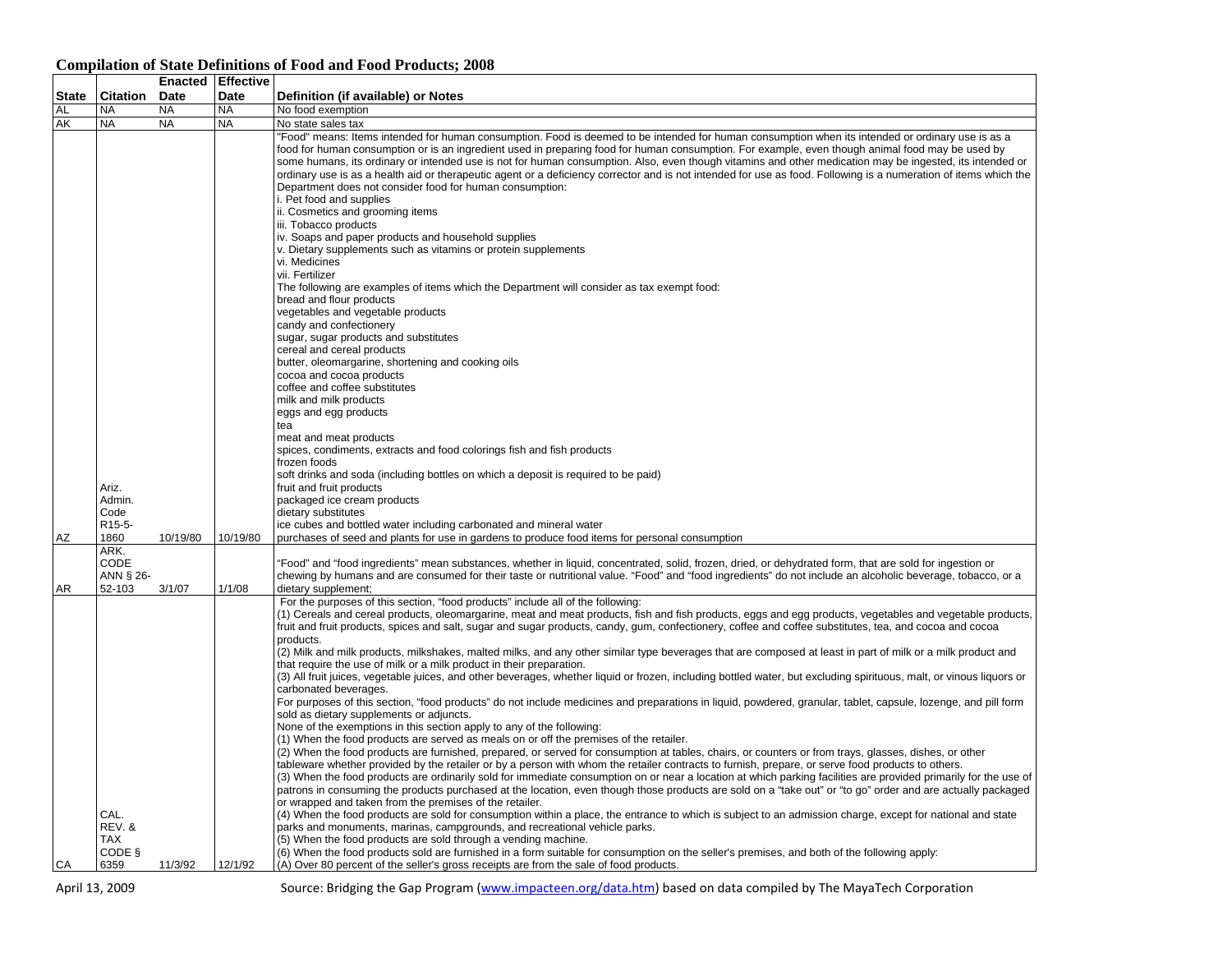|              |                    | <b>Enacted</b> | <b>Effective</b> |                                                                                                                                                                                                                                                                                                                                    |
|--------------|--------------------|----------------|------------------|------------------------------------------------------------------------------------------------------------------------------------------------------------------------------------------------------------------------------------------------------------------------------------------------------------------------------------|
| <b>State</b> | Citation           | Date           | Date             | Definition (if available) or Notes                                                                                                                                                                                                                                                                                                 |
|              |                    |                |                  | (B) Over 80 percent of the seller's retail sales of food products are sales subject to tax pursuant to paragraph (1), (2), (3), or (7).<br>(7) When the food products are sold as hot prepared food products.                                                                                                                      |
|              |                    |                |                  | (e) "Hot prepared food products," for the purposes of paragraph (7) of subdivision (d), include a combination of hot and cold food items or components where                                                                                                                                                                       |
|              |                    |                |                  | a single price has been established for the combination and the food products are sold in combination, such as a hot meal, a hot specialty dish or serving, a                                                                                                                                                                      |
|              |                    |                |                  | hot sandwich, or a hot pizza, including any cold components or side items. Paragraph (7) of subdivision (d) does not apply to a sale for a separate price of                                                                                                                                                                       |
|              |                    |                |                  | bakery goods or beverages (other than bouillon, consommé, or soup), or where the food product is purchased cold or frozen; "hot prepared food products"                                                                                                                                                                            |
|              |                    |                |                  | means those products, items, or components that have been prepared for sale in a heated condition and that are sold at any temperature that is higher than                                                                                                                                                                         |
|              | COLO.              |                |                  | the air temperature of the room or place where they are sold.<br>"Food" means food for domestic home consumption as defined in 7 U.S.C. sec. 2012(g) [Federal Food Stamp Definition, see Georgia for definition], as                                                                                                               |
|              | REV.               |                |                  | amended, for purposes of the federal food stamp program as defined in 7 U.S.C. sec. 2012(h), as amended; except that "food" does not include carbonated                                                                                                                                                                            |
|              | STAT.              |                |                  | water marketed in containers; chewing gum; seeds and plants to grow foods; prepared salads and salad bars; packaged and unpackaged cold sandwiches;                                                                                                                                                                                |
|              | ANN § 39- Prior to |                | Prior to         | deli trays; and hot or cold beverages served in unsealed containers or cups that are vended by or through machines or non-coin-operated coin-collecting                                                                                                                                                                            |
| CO           | 26-102             | 1990           | 1990             | food and snack devices on behalf of a vendor.                                                                                                                                                                                                                                                                                      |
|              |                    |                |                  | "Food products" include cereals and cereal products, milk and milk products, oleomargarine, meat and meat products, fish and fish products, eggs and egg                                                                                                                                                                           |
|              |                    |                |                  | products, vegetables and vegetable products, fruit and fruit products, spices and salt, sugar and sugar products other than candy and confectionery; coffee                                                                                                                                                                        |
|              |                    |                |                  | and coffee substitutes, tea, cocoa and cocoa products other than candy and confectionery. "Food products" do not include spirituous, malt or vinous liquors,<br>soft drinks, sodas or beverages such as are ordinarily dispensed at bars and soda fountains, or in connection therewith, medicines except by prescription,         |
|              |                    |                |                  | tonics and preparations in liquid, powdered, granular, tablet, capsule, lozenge and pill form sold as dietary supplements or adjuncts. "Food products" also do                                                                                                                                                                     |
|              |                    |                |                  | not include meals sold by an eating establishment or caterer. "Meal" means food products which are furnished, prepared or served in such a form and in                                                                                                                                                                             |
|              | CONN.              |                |                  | such portions that they are ready for immediate consumption. A meal as defined in this subsection includes food products which are sold on a "take out" or                                                                                                                                                                         |
|              | GEN.               |                |                  | "to go" basis and which are actually packaged or wrapped. The sale of a meal, as defined in this subsection, is a taxable sale. "Eating establishment" means                                                                                                                                                                       |
|              | STAT.<br>ANN. §    | Prior to       | Prior to         | a place where meals are sold and includes a restaurant, cafeteria, grinder shop, pizzeria, drive-in, fast food outlet, ice cream truck, hot dog cart, refreshment<br>stand, sandwich shop, private or social club, cocktail lounge, tavern, diner, snack bar, or hotel or boarding house which furnishes both lodging and meals to |
| <b>CT</b>    | 12-412             | 1988           | 1988             | its guests.                                                                                                                                                                                                                                                                                                                        |
| DE           | <b>NA</b>          | <b>NA</b>      | <b>NA</b>        | No sales tax                                                                                                                                                                                                                                                                                                                       |
|              |                    |                |                  | "Food or drink" means items sold for human or animal ingestion that are consumed for their taste or nutritional value. These items include, but are not limited                                                                                                                                                                    |
|              |                    |                |                  | to, baby foods and formula; baked goods; baking soda, baking powder, and baking mixes; bouillon; cereal and cereal products; cocoa and cocoa products;                                                                                                                                                                             |
|              |                    |                |                  | coffee and coffee substitutes; condiments; cooking wines; cough drops; edible cake decorations; egg and egg products; fish and fish products, including                                                                                                                                                                            |
|              | D.C.               |                |                  | shellfish; fruit, fruit products, and fruit juices; gelatin; honey; ice cream; meat and meat products; milk and milk products; nondairy creamers; oleomargarine;<br>pasta and pasta products; poultry and poultry products; powdered drinks, including health and diet drinks; salad dressings; salt and salt substitutes; sauces  |
|              | CODE               |                |                  | and gravies; snack foods; soups; spices and herbs; sugar and sugar products; syrup and syrup substitutes; tea and tea substitutes; vegetables, vegetable                                                                                                                                                                           |
|              | ANN. §             |                |                  | products, and vegetable juices; vitamins; water; yogurt; pet foods; flavored extracts; ice; and any combination of these items. The term "food or drink" does                                                                                                                                                                      |
| DC           | 47-2001            | 12/13/00       | 01/01/01         | not include spirituous or malt liquors, beers, and wines; drugs, medicines or pharmaceuticals; chewing tobacco; toothpaste; or mouthwash.                                                                                                                                                                                          |
|              |                    |                |                  | the term "food products" means edible commodities, whether processed, cooked, raw, canned, or in any other form, which are generally regarded as food.<br>This includes, but is not limited to, all of the following:                                                                                                              |
|              |                    |                |                  | 1. Cereals and cereal products, baked goods, oleomargarine, meat and meat products, fish and seafood products, frozen foods and dinners, poultry, eggs                                                                                                                                                                             |
|              |                    |                |                  | and egg products, vegetables and vegetable products, fruit and fruit products, spices, salt, sugar and sugar products, milk and dairy products, and products                                                                                                                                                                       |
|              |                    |                |                  | intended to be mixed with milk.                                                                                                                                                                                                                                                                                                    |
|              |                    |                |                  | 2. Natural fruit or vegetable juices or their concentrates or reconstituted natural concentrated fruit or vegetable juices, whether frozen or unfrozen,                                                                                                                                                                            |
|              |                    |                |                  | dehydrated, powdered, granulated, sweetened or unsweetened, seasoned with salt or spice, or unseasoned; coffee, coffee substitutes, or cocoa; and tea,<br>unless it is sold in a liquid form.                                                                                                                                      |
|              |                    |                |                  | 3. Bakery products sold by bakeries, pastry shops, or like establishments that do not have eating facilities.                                                                                                                                                                                                                      |
|              |                    |                |                  | (c) The exemption provided by this subsection does not apply: [FN1]                                                                                                                                                                                                                                                                |
|              |                    |                |                  | 1. When the food products are sold as meals for consumption on or off the premises of the dealer. [FN2]                                                                                                                                                                                                                            |
|              |                    |                |                  | 2. When the food products are furnished, prepared, or served for consumption at tables, chairs, or counters or from trays, glasses, dishes, or other                                                                                                                                                                               |
|              |                    |                |                  | tableware, whether provided by the dealer [FN2] or by a person with whom the dealer [FN2] contracts to furnish, prepare, or serve food products to others.<br>3. When the food products are ordinarily sold for immediate consumption on the seller's premises or near a location at which parking facilities are provided         |
|              |                    |                |                  | primarily for the use of patrons in consuming the products purchased at the location, even though such products are sold on a "take out" or "to go" order and                                                                                                                                                                      |
|              |                    |                |                  | are actually packaged or wrapped and taken from the premises of the dealer. [FN2]                                                                                                                                                                                                                                                  |
|              |                    |                |                  | 4. To sandwiches sold ready for immediate consumption on or off the seller's premises.                                                                                                                                                                                                                                             |
|              |                    |                |                  | 5. When the food products are sold ready for immediate consumption within a place, the entrance to which is subject to an admission charge.                                                                                                                                                                                        |
|              |                    |                |                  | 6. When the food products are sold as hot prepared food products.<br>7. To soft drinks, which include, but are not limited to, any nonalcoholic beverage, any preparation or beverage commonly referred to as a "soft drink," or any                                                                                               |
|              |                    |                |                  | noncarbonated drink made from milk derivatives or tea, when sold in cans or similar containers. [FN3]                                                                                                                                                                                                                              |
|              |                    |                |                  | 8. To ice cream, frozen yogurt, and similar frozen dairy or nondairy products in cones, small cups, or pints, popsicles, frozen fruit bars, or other novelty items,                                                                                                                                                                |
|              |                    |                |                  | whether or not sold separately.                                                                                                                                                                                                                                                                                                    |
|              |                    |                |                  | 9. To food prepared, whether on or off the premises, and sold for immediate consumption. This does not apply to food prepared off the premises and sold in                                                                                                                                                                         |
|              | FLA.               |                |                  | the original sealed container, or the slicing of products into smaller portions.                                                                                                                                                                                                                                                   |
|              | STAT.              |                |                  | 10. When the food products are sold through a vending machine, pushcart, motor vehicle, or any other form of vehicle.<br>11. To candy and any similar product regarded as candy or confection, based on its normal use, as indicated on the label or advertising thereof.                                                          |
|              | ANN. §             |                |                  | 12. To bakery products sold by bakeries, pastry shops, or like establishments that have eating facilities, except when sold for consumption off the seller's                                                                                                                                                                       |
| <b>FL</b>    | 212.08             | Unknown 7/1/99 |                  | premises.                                                                                                                                                                                                                                                                                                                          |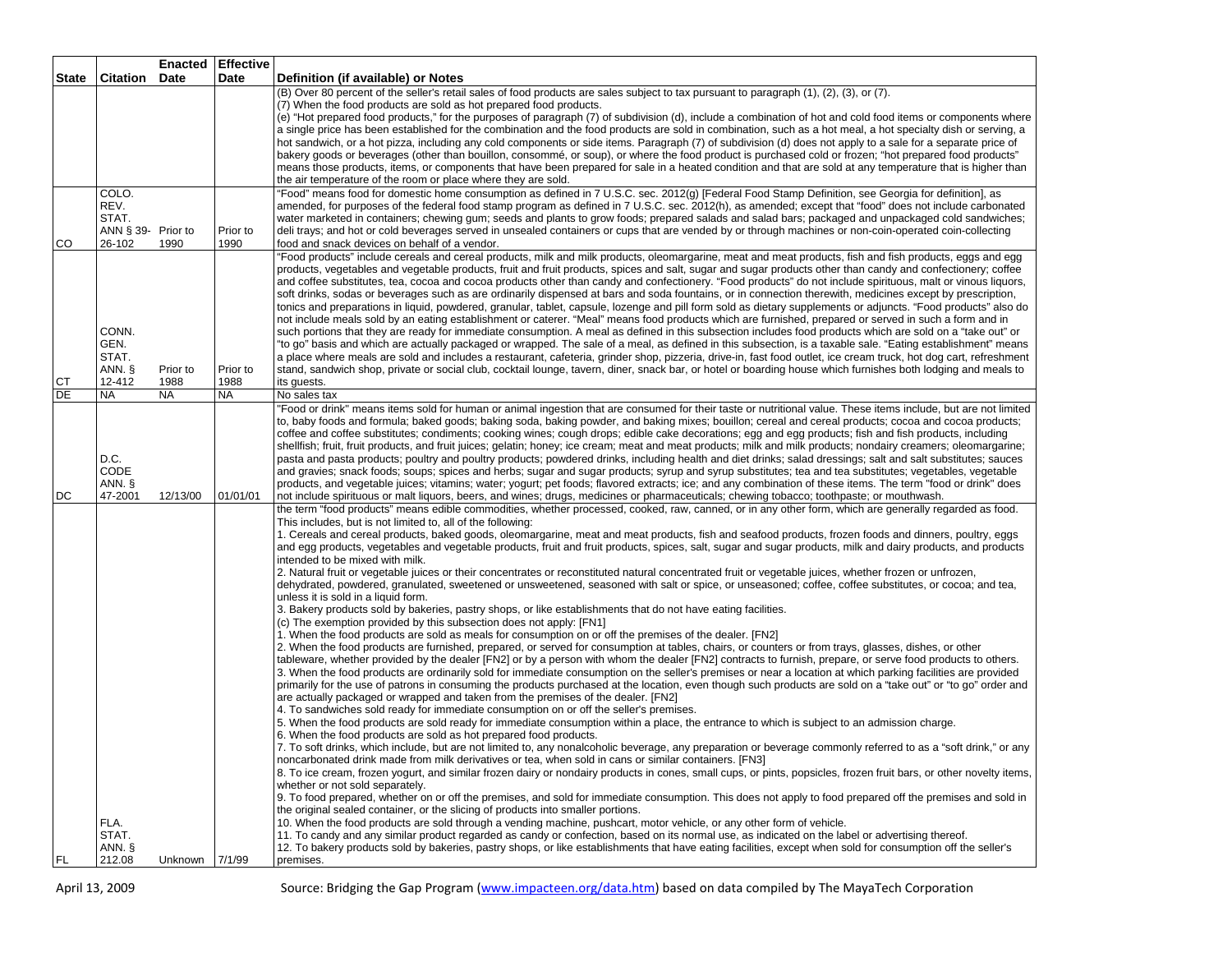|       |                      |           | <b>Enacted Effective</b> |                                                                                                                                                                                                                                                                                                                              |
|-------|----------------------|-----------|--------------------------|------------------------------------------------------------------------------------------------------------------------------------------------------------------------------------------------------------------------------------------------------------------------------------------------------------------------------|
| State | <b>Citation Date</b> |           | Date                     | Definition (if available) or Notes                                                                                                                                                                                                                                                                                           |
|       |                      |           |                          | 13. When food products are served, prepared, or sold in or by restaurants, lunch counters, cafeterias, hotels, taverns, or other like places of business.                                                                                                                                                                    |
|       |                      |           |                          | (d) As used in this subsection, the term:                                                                                                                                                                                                                                                                                    |
|       |                      |           |                          | 1. "For consumption off the seller's premises" means that the food or drink is intended by the customer to be consumed at a place away from the dealer's                                                                                                                                                                     |
|       |                      |           |                          | [FN2] premises.                                                                                                                                                                                                                                                                                                              |
|       |                      |           |                          | 2. "For consumption on the seller's premises" means that the food or drink sold may be immediately consumed on the premises where the dealer [FN2]<br>conducts his or her business. In determining whether an item of food is sold for immediate consumption, there shall be considered the customary                        |
|       |                      |           |                          | consumption practices prevailing at the selling facility.                                                                                                                                                                                                                                                                    |
|       |                      |           |                          | 3. "Premises" shall be construed broadly, and means, but is not limited to, the lobby, aisle, or auditorium of a theater; the seating, aisle, or parking area of an                                                                                                                                                          |
|       |                      |           |                          | arena, rink, or stadium; or the parking area of a drive-in or outdoor theater. The premises of a caterer with respect to catered meals or beverages shall be the                                                                                                                                                             |
|       |                      |           |                          | place where such meals or beverages are served.                                                                                                                                                                                                                                                                              |
|       |                      |           |                          | 4. "Hot prepared food products" means those products, items, or components which have been prepared for sale in a heated condition and which are sold at                                                                                                                                                                     |
|       |                      |           |                          | any temperature that is higher than the air temperature of the room or place where they are sold. "Hot prepared food products," for the purposes of this                                                                                                                                                                     |
|       |                      |           |                          | subsection, includes a combination of hot and cold food items or components where a single price has been established for the combination and the food                                                                                                                                                                       |
|       |                      |           |                          | products are sold in such combination, such as a hot meal, a hot specialty dish or serving, or a hot sandwich or hot pizza, including cold components or side                                                                                                                                                                |
|       |                      |           |                          | items.                                                                                                                                                                                                                                                                                                                       |
|       |                      |           |                          | Follows the Federal Food Stamp Act definition of food: "Food" means (1) any food or food product for home consumption except alcoholic beverages,<br>tobacco, and hot foods or hot food products ready for immediate consumption other than those authorized pursuant to clauses (3), (4), (5), (7), (8), and (9) of         |
|       |                      |           |                          | this subsection, (2) seeds and plants for use in gardens to produce food for the personal consumption of the eligible household, (3) in the case of those                                                                                                                                                                    |
|       | GA.                  |           |                          | persons who are sixty years of age or over or who receive supplemental security income benefits or disability or blindness payments under title I, II, X, XIV,                                                                                                                                                               |
|       | CODE                 |           |                          | or XVI of the Social Security Act [42 U.S.C.A. §§ 301 et seq., 401 et seq., 1201 et seq., 1351 et seq., 1381 et seq.], and their spouses, meals prepared by                                                                                                                                                                  |
|       | ANN. §               |           |                          | and served in senior citizens' centers, apartment buildings occupied primarily by such persons, public or private nonprofit establishments (eating or                                                                                                                                                                        |
|       | $48 - 8 - 3$         |           |                          | otherwise) that feed such persons, private establishments that contract with the appropriate agency of the State to offer meals for such persons at                                                                                                                                                                          |
| GA    | (b)(1)               | Unknown   | 10/1/96                  | concessional prices, and meals prepared for and served to residents of federally subsidized housing for the elderly.                                                                                                                                                                                                         |
| HI    | <b>NA</b>            | <b>NA</b> | <b>NA</b>                | No food exemption                                                                                                                                                                                                                                                                                                            |
| ID    | <b>NA</b>            | <b>NA</b> | <b>NA</b>                | No food exemption                                                                                                                                                                                                                                                                                                            |
|       |                      |           |                          | With respect to food for human consumption that is to be consumed off the premises where it is sold (other than alcoholic beverages, soft drinks, and food                                                                                                                                                                   |
|       |                      |           |                          | that has been prepared for immediate consumption) and prescription and nonprescription medicines, drugs, medical appliances, modifications to a motor                                                                                                                                                                        |
|       |                      |           |                          | vehicle for the purpose of rendering it usable by a disabled person, and insulin, urine testing materials, syringes, and needles used by diabetics, for human                                                                                                                                                                |
|       | 35 ILL.<br>COMP.     |           |                          | use, the tax is imposed at the rate of 1%. For the purposes of this Section, the term "soft drinks" means any complete, finished, ready-to-use, non-alcoholic<br>drink, whether carbonated or not, including but not limited to soda water, cola, fruit juice, vegetable juice, carbonated water, and all other preparations |
|       | STAT.                |           |                          | commonly known as soft drinks of whatever kind or description that are contained in any closed or sealed bottle, can, carton, or container, regardless of size.                                                                                                                                                              |
|       | ANN.                 | Prior to  | Prior to                 | "Soft drinks" does not include coffee, tea, non-carbonated water, infant formula, milk or milk products as defined in the Grade A Pasteurized Milk and Milk                                                                                                                                                                  |
| IL    | 105/3-10             | 1990      | 1990                     | Products Act, [FN3] or drinks containing 50% or more natural fruit or vegetable juice.                                                                                                                                                                                                                                       |
|       |                      |           |                          | For purposes of this section, the term "food and food ingredients for human consumption" includes the following items if sold without eating utensils provided                                                                                                                                                               |
|       |                      |           |                          | by the seller:                                                                                                                                                                                                                                                                                                               |
|       |                      |           |                          | (1) Food sold by a seller whose proper primary NAICS classification is manufacturing in sector 311, except subsector 3118 (bakeries).                                                                                                                                                                                        |
|       |                      |           |                          | (2) Food sold in an unheated state by weight or volume as a single item.                                                                                                                                                                                                                                                     |
|       |                      |           |                          | (3) Bakery items, including bread, rolls, buns, biscuits, bagels, croissants, pastries, donuts, danish, cakes, tortes, pies, tarts, muffins, bars, cookies, and                                                                                                                                                              |
|       |                      |           |                          | tortillas.<br>(c) Except as otherwise provided by subsection (b), for purposes of this section, the term "food and food ingredients for human consumption" does not                                                                                                                                                          |
|       |                      |           |                          | include:                                                                                                                                                                                                                                                                                                                     |
|       |                      |           |                          | $(1)$ candy;                                                                                                                                                                                                                                                                                                                 |
|       |                      |           |                          | (2) alcoholic beverages;                                                                                                                                                                                                                                                                                                     |
|       |                      |           |                          | (3) soft drinks;                                                                                                                                                                                                                                                                                                             |
|       |                      |           |                          | (4) food sold through a vending machine;                                                                                                                                                                                                                                                                                     |
|       |                      |           |                          | (5) food sold in a heated state or heated by the seller:                                                                                                                                                                                                                                                                     |
|       |                      |           |                          | (6) two (2) or more food ingredients mixed or combined by the seller for sale as a single item (other than food that is only cut, repackaged, or pasteurized by                                                                                                                                                              |
|       | IND.                 |           |                          | the seller, and eggs, fish, meat, poultry, and foods containing these raw animal foods requiring cooking by the consumer as recommended by the federal<br>Food and Drug Administration in chapter 3, subpart 3-401.11 of its Food Code so as to prevent food borne illnesses);                                               |
|       | CODE                 |           |                          | (7) food sold with eating utensils provided by the seller, including plates, knives, forks, spoons, glasses, cups, napkins, or straws (for purposes of this                                                                                                                                                                  |
|       | ANN. § 6-            |           |                          | subdivision, a plate does not include a container or packaging used to transport the food); or                                                                                                                                                                                                                               |
| IN    | $2.5 - 5 - 20$       | 5/8/03    | 01/01/04                 | (8) tobacco.                                                                                                                                                                                                                                                                                                                 |
|       |                      |           |                          | "food" does not include alcoholic beverages, candy, dietary supplements, food sold through vending machines, prepared food, soft drinks, and tobacco.                                                                                                                                                                        |
|       |                      |           |                          | For the purposes of this subsection:                                                                                                                                                                                                                                                                                         |
|       |                      |           |                          | a. "Alcoholic beverages" means beverages that are suitable for human consumption and contain one-half of one percent or more of alcohol by volume.                                                                                                                                                                           |
|       |                      |           |                          | b. "Candy" means a preparation of sugar, honey, or other natural or artificial sweeteners in combination with chocolate, fruits, nuts, or other ingredients or                                                                                                                                                               |
|       |                      |           |                          | flavorings in the form of bars, drops, or pieces. Candy shall not include any preparation containing flour and shall require no refrigeration.                                                                                                                                                                               |
|       |                      |           |                          | c. "Dietary supplement" means any product, other than tobacco, intended to supplement the diet that contains one or more of the following dietary                                                                                                                                                                            |
|       | <b>IOWA</b><br>CODE  |           |                          | ingredients:<br>(1) A vitamin.                                                                                                                                                                                                                                                                                               |
|       | ANN. §               |           |                          | (2) A mineral.                                                                                                                                                                                                                                                                                                               |
| IA    | 423.3                | 6/19/03   | 7/1/04                   | (3) An herb or other botanical.                                                                                                                                                                                                                                                                                              |
|       |                      |           |                          |                                                                                                                                                                                                                                                                                                                              |

April 13, 2009 Source: Bridging the Gap Program (www.impacteen.org/data.htm) based on data compiled by The MayaTech Corporation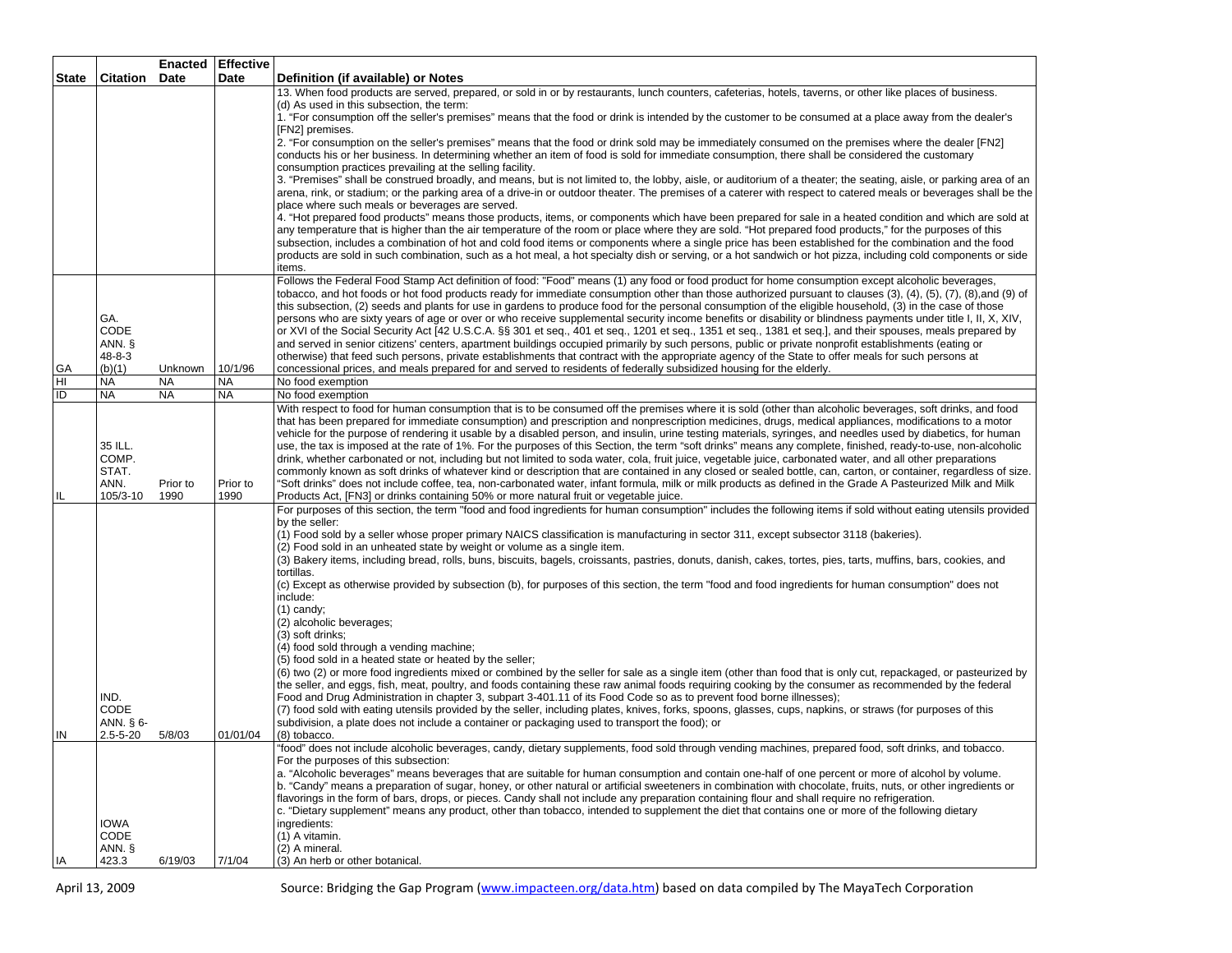|                |                            | <b>Enacted</b> | <b>Effective</b> |                                                                                                                                                                                                                                                                                                                           |
|----------------|----------------------------|----------------|------------------|---------------------------------------------------------------------------------------------------------------------------------------------------------------------------------------------------------------------------------------------------------------------------------------------------------------------------|
| <b>State</b>   | <b>Citation</b>            | <b>Date</b>    | Date             | Definition (if available) or Notes                                                                                                                                                                                                                                                                                        |
|                |                            |                |                  | (4) An amino acid.                                                                                                                                                                                                                                                                                                        |
|                |                            |                |                  | (5) A dietary substance for use by humans to supplement the diet by increasing the total dietary intake.<br>(6) A concentrate, metabolite, constituent, extract, or combination of any of the ingredients in subparagraphs (1) through (5) that is intended for ingestion in                                              |
|                |                            |                |                  | tablet, capsule, powder, softgel, gelcap, or liquid form, or if not intended for ingestion in such a form, is not represented as conventional food and is not                                                                                                                                                             |
|                |                            |                |                  | represented for use as a sole item of a meal or of the diet; and is required to be labeled as a dietary supplement, identifiable by the "supplement facts" box                                                                                                                                                            |
|                |                            |                |                  | found on the label and as required pursuant to 21 C.F.R. § 101.36.                                                                                                                                                                                                                                                        |
|                |                            |                |                  | d. "Food and food ingredients" means substances, whether in liquid, concentrated, solid, frozen, dried, or dehydrated form, that are sold for ingestion or                                                                                                                                                                |
|                |                            |                |                  | chewing by humans and are consumed for their taste or nutritional value.                                                                                                                                                                                                                                                  |
| ΚS             | <b>NA</b>                  | <b>NA</b>      | <b>NA</b>        | No food exemption                                                                                                                                                                                                                                                                                                         |
|                |                            |                |                  | (2) The term "food and food ingredients" as used in subsection (1) of this section means substances, whether in liquid, concentrated, solid, frozen, dried, or                                                                                                                                                            |
|                |                            |                |                  | dehydrated form, that are sold for ingestion or chewing by humans and are consumed for their taste or nutritional value. "Food and food ingredients" shall not                                                                                                                                                            |
|                |                            |                |                  | include:<br>(a) Alcoholic beverages;                                                                                                                                                                                                                                                                                      |
|                |                            |                |                  | (b) Tobacco;                                                                                                                                                                                                                                                                                                              |
|                |                            |                |                  | (c) Candy;                                                                                                                                                                                                                                                                                                                |
|                |                            |                |                  | (d) Dietary supplements;                                                                                                                                                                                                                                                                                                  |
|                |                            |                |                  | (e) Soft drinks; and                                                                                                                                                                                                                                                                                                      |
|                |                            |                |                  | (f) Prepared food.                                                                                                                                                                                                                                                                                                        |
|                |                            |                |                  | (3) For purposes of this section:                                                                                                                                                                                                                                                                                         |
|                |                            |                |                  | (a) "Alcoholic beverages" means beverages that are suitable for human consumption and contain one-half of one percent (0.5%) or more of alcohol by                                                                                                                                                                        |
|                |                            |                |                  | volume:                                                                                                                                                                                                                                                                                                                   |
|                |                            |                |                  | (b) "Tobacco" means cigarettes, cigars, chewing or pipe tobacco, or any other item that contains tobacco;<br>(c) "Candy" means a preparation of sugar, honey, or other natural or artificial sweeteners in combination with chocolate, fruits, nuts, or other ingredients or                                              |
|                |                            |                |                  | flavorings in the form of bars, drops, or pieces. "Candy" shall not include:                                                                                                                                                                                                                                              |
|                |                            |                |                  | 1. Any preparation containing flour; or                                                                                                                                                                                                                                                                                   |
|                |                            |                |                  | 2. Any item requiring refrigeration;                                                                                                                                                                                                                                                                                      |
|                |                            |                |                  | (d) "Dietary supplement" means any product, other than tobacco, intended to supplement the diet that:                                                                                                                                                                                                                     |
|                |                            |                |                  | 1. Contains one (1) or more of the following dietary ingredients:                                                                                                                                                                                                                                                         |
|                |                            |                |                  | a. A vitamin;                                                                                                                                                                                                                                                                                                             |
|                |                            |                |                  | b. A mineral;                                                                                                                                                                                                                                                                                                             |
|                |                            |                |                  | c. An herb or other botanical;<br>d. An amino acid;                                                                                                                                                                                                                                                                       |
|                |                            |                |                  | e. A dietary substance for use by humans to supplement the diet by increasing the total dietary intake; or                                                                                                                                                                                                                |
|                |                            |                |                  | f. A concentrate, metabolite, constituent, extract, or combination of any ingredient described above;                                                                                                                                                                                                                     |
|                |                            |                |                  | 2. Is intended for ingestion in tablet, capsule, powder, softgel, gelcap, or liquid form or, if not intended for ingestion in such a form, is not represented as                                                                                                                                                          |
|                |                            |                |                  | conventional food and is not represented for use as a sole item of a meal or of the diet; and                                                                                                                                                                                                                             |
|                |                            |                |                  | 3. Is required to be labeled as a dietary supplement, identifiable by the "Supplement facts" box found on the label as required pursuant to 21 C.F.R. 101.36;                                                                                                                                                             |
|                |                            |                |                  | (e) "Soft drinks" means nonalcoholic beverages that contain natural or artificial sweeteners. "Soft drinks" does not include beverages that contain milk or milk                                                                                                                                                          |
|                |                            |                |                  | products, soy, rice, or similar milk substitutes, or greater than fifty percent (50%) of vegetable or fruit juice by volume;                                                                                                                                                                                              |
|                |                            |                |                  | (f) "Food sold through vending machines" means food dispensed from a machine or other mechanical device that accepts payment;<br>(g) "Prepared food" means:                                                                                                                                                               |
|                |                            |                |                  | 1. Food sold in a heated state or heated by the retailer;                                                                                                                                                                                                                                                                 |
|                |                            |                |                  | 2. Two (2) or more food ingredients mixed or combined by the retailer for sale as a single item except food that is only cut, repackaged, or pasteurized by the                                                                                                                                                           |
|                |                            |                |                  | retailer, eggs, fish, meat, poultry, and foods containing these raw animal foods requiring cooking by the consumer as recommended by the Food and Drug                                                                                                                                                                    |
|                |                            |                |                  | Administration in Chapter 3, Part 401.11 of the FDA Food Code so as to prevent food-borne illnesses; or                                                                                                                                                                                                                   |
|                |                            |                |                  | 3. Food sold with eating utensils provided by the retailer, including plates, knives, forks, spoons, glasses, cups, napkins, or straws;                                                                                                                                                                                   |
|                |                            |                |                  | (h) Notwithstanding paragraph (g) of this subsection, "prepared food" shall not include the following items if sold without eating utensils provided by the                                                                                                                                                               |
|                |                            |                |                  | seller:                                                                                                                                                                                                                                                                                                                   |
|                |                            |                |                  | 1. Food sold by a seller whose proper primary North American Industry Classification System classification is manufacturing in sector 311, except subsector                                                                                                                                                               |
|                | KY. REV.                   |                |                  | 3118; or<br>2. Bakery items, including bread, rolls, buns, biscuits, bagels, croissants, pastries, donuts, danishes, cakes, tortes, pies, tarts, muffins, bars, cookies, and                                                                                                                                              |
|                | STAT.                      |                |                  | tortillas.                                                                                                                                                                                                                                                                                                                |
|                | ANN. §                     |                |                  | (4) Notwithstanding the provisions of subsection (1) of this section, "food and food ingredients" sold through vending machines or nonmechanical self-service                                                                                                                                                             |
| <b>KY</b>      | 139.485                    | 3/18/03        | 7/1/04           | vending systems shall be subject to the tax imposed by this chapter.                                                                                                                                                                                                                                                      |
|                | LA. REV.                   |                |                  | Louisiana doesn't necessarily define food, but does have this in their "exemptions from state sales and use tax" statute: (n) Solely for purposes of the state                                                                                                                                                            |
|                | STAT.                      |                |                  | sales and use tax, food sold for preparation and consumption in the home including by way of extension and not of limitation bakery products. (o) Solely for                                                                                                                                                              |
|                | ANN. §                     |                |                  | purposes of the state sales and use tax, dairy products. (p) Solely for purposes of the state sales and use tax, soft drinks. (q) Solely for purposes of the state                                                                                                                                                        |
| LA             | 47:305                     | Unknown        | 7/15/91          | sales and use tax, fresh fruits and vegetables.                                                                                                                                                                                                                                                                           |
|                |                            | grocery        | grocery          | "Grocery staples" means food products ordinarily consumed for human nourishment.                                                                                                                                                                                                                                          |
|                | ME. REV. staples:<br>STAT. | last           | staples:<br>last | "Grocery staples" does not include spirituous, malt or vinous liquors; soft drinks, iced tea, sodas or beverages such as are ordinarily dispensed at bars or<br>soda fountains or in connection with bars or soda fountains; medicines, tonics, vitamins and preparations in liquid, powdered, granular, tablet, capsule, |
|                | ANN. tit.                  | amended        | amended          | lozenge or pill form, sold as dietary supplements or adjuncts, except when sold on the prescription of a physician; water, including mineral bottled and                                                                                                                                                                  |
| ME             | 36, § 1752 1991;           |                | 1991;            | carbonated waters and ice; dietary substitutes; candy and confections; and prepared food.                                                                                                                                                                                                                                 |
| April 13, 2009 |                            |                |                  | Source: Bridging the Gap Program (www.impacteen.org/data.htm) based on data compiled by The MayaTech Corporation                                                                                                                                                                                                          |
|                |                            |                |                  |                                                                                                                                                                                                                                                                                                                           |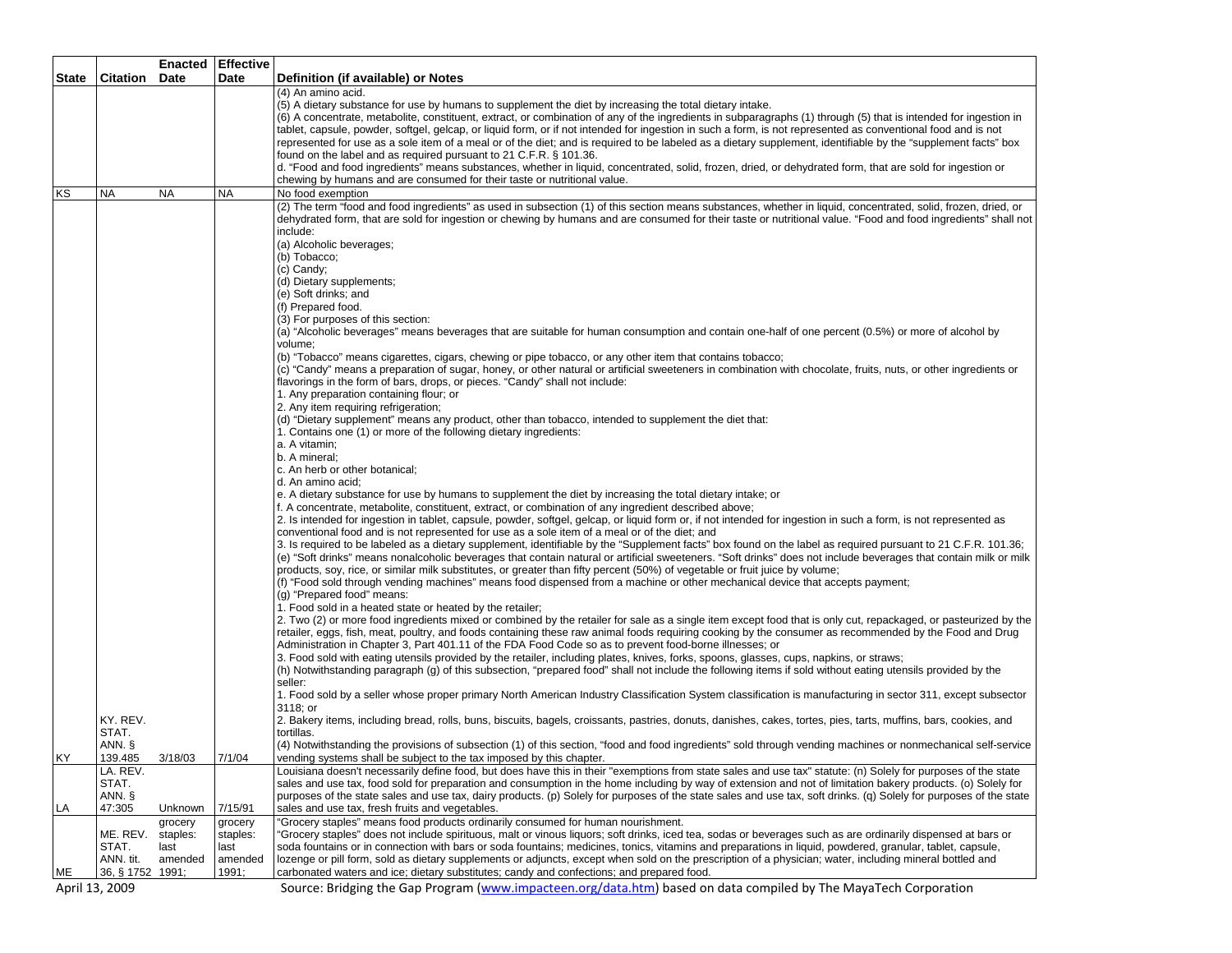| <b>Citation</b><br>Date<br>Date<br>Definition (if available) or Notes<br>snack<br>snack<br>food<br>food<br>definition<br>definition<br>repealed<br>repealed<br>1999<br>1999<br>(2) "Food for immediate consumption" means:<br>(i) food obtained from a salad, soup, or dessert bar;<br>(ii) party platters;<br>(iii) heated food;<br>(iv) sandwiches suitable for immediate consumption; or<br>(v) ice cream, frozen yogurt, and other frozen desserts, sold in containers of less than 1 pint.<br>(3) "Facility for food consumption" does not include parking spaces for vehicles as the sole accommodation.<br>(4)(i) "Food" means food for human consumption.<br>(ii) "Food" includes the following foods and their products:<br>1. beverages, including coffee, coffee substitutes, cocoa, fruit juices, and tea;<br>2. condiments;<br>$3. eggs;$<br>4. fish, meat, and poultry;<br>5. fruit, grain, and vegetables;<br>6. milk, including ice cream; and<br>7. sugar.<br>MD.<br>(iii) "Food" does not include:<br><b>CODE</b><br>1. an alcoholic beverage as defined in § 5-101 of this article;<br>ANN., Tax<br>2. a soft drink or carbonated beverage; or<br>MD<br>§ 11-206<br>3. candy or confectionery.<br>"Food products" includes cereals and cereal products, flour and flour products, milk and milk products, including ice cream, oleomargarine, meat and meat<br>"Food products" does not include alcoholic beverages as defined in chapter one hundred and thirty-eight except as hereinafter provided, medicines, tonics<br>and preparations in liquid, powdered, granular, tablet, capsule, lozenge and pill form sold as dietary supplements or adjuncts. "Food products" does not<br>include meals consisting of any of the items defined as food products in this paragraph for consumption on or off the premises where sold.<br>MASS.<br>"Honor snack tray", any vending arrangement in which only candy or snacks are available in an open tray for the benefit of employees in an establishment<br>GEN.<br>that normally does not sell food or food products and for which payment is made on the honor system.<br>LAWS<br>"Meals" shall mean any food or beverage, or both, prepared for human consumption and provided by a restaurant, where the food or beverages is intended<br>for consumption on or off the restaurant premises, and includes food or beverages sold on a "take out" or "to go" basis, whether or not they are packaged or<br>ANN. Ch. Prior to<br>Prior to<br>МA<br>64H, § 6<br>1996<br>1996<br>wrapped and whether or not they are taken from the premises of the restaurant.<br>"Food and food ingredients" means substances, whether in liquid, concentrated, solid, frozen, dried, or dehydrated form, that are sold for ingestion or<br>chewing by humans and are consumed for their taste or nutritional value. Food and food ingredients do not include alcoholic beverages and tobacco.<br>Food or drink heated or cooled mechanically, electrically, or by other artificial means to an average temperature above 75 degrees Fahrenheit or below 65<br>MICH.<br>degrees Fahrenheit before sale and sold from a vending machine, except milk, nonalcoholic beverages in a sealed container, and fresh fruit, is subject to the<br>COMP.<br>tax under this act. The tax due under this act on the sale of food or drink from a vending machine selling both taxable items and items exempt under this<br>LAWS<br>subsection shall be calculated under this act based on 1 of the following as determined by the taxpayer:<br>(a) Actual gross proceeds from sales at retail. (b) Forty-five percent of proceeds from the sale of items subject to tax under this act or exempt from the tax<br>ANN. §<br>9/1/04<br>MI<br>6/28/04<br>levied under this act, other than from the sale of carbonated beverages.<br>205.54g<br>"food" and "food ingredients" mean substances, whether in liquid, concentrated, solid, frozen, dried, or dehydrated form, that are sold for ingestion or<br>MINN.<br>chewing by humans and are consumed for their taste or nutritional value. Food and food ingredients exempt under this subdivision do not include candy, soft<br>STAT.<br>drinks, food sold through vending machines, dietary supplements, and prepared foods.<br>Subd. 32. Soft drinks. "Soft drinks" means nonalcoholic beverages that contain natural or artificial sweeteners. Soft drinks do not include beverages that<br>ANN. §<br>297A.61<br>contain milk or milk products; soy, rice, or similar milk substitutes; or greater than 50 percent vegetable or fruit juice by volume.<br>Subd. 33. Candy. "Candy" means a preparation of sugar, honey, or other natural or artificial sweeteners in combination with chocolate, fruits, nuts, or other<br>and<br>ingredients or flavorings in the form of bars, drops, or pieces. Candy does not include any preparation containing flour and must require no refrigeration.<br>297A.67<br>1/1/02<br>ΜN<br>6/30/01<br><b>MS</b><br><b>NA</b><br>NA<br>NA<br>No food exemption<br>Follows the Federal Food Stamp Act definition of food: "Food" means (1) any food or food product for home consumption except alcoholic beverages,<br>tobacco, and hot foods or hot food products ready for immediate consumption other than those authorized pursuant to clauses (3), (4), (5), (7), (8), and (9) of<br>this subsection, (2) seeds and plants for use in gardens to produce food for the personal consumption of the eligible household, (3) in the case of those |              |  | <b>Enacted Effective</b> |                                                                                                                                                                  |
|---------------------------------------------------------------------------------------------------------------------------------------------------------------------------------------------------------------------------------------------------------------------------------------------------------------------------------------------------------------------------------------------------------------------------------------------------------------------------------------------------------------------------------------------------------------------------------------------------------------------------------------------------------------------------------------------------------------------------------------------------------------------------------------------------------------------------------------------------------------------------------------------------------------------------------------------------------------------------------------------------------------------------------------------------------------------------------------------------------------------------------------------------------------------------------------------------------------------------------------------------------------------------------------------------------------------------------------------------------------------------------------------------------------------------------------------------------------------------------------------------------------------------------------------------------------------------------------------------------------------------------------------------------------------------------------------------------------------------------------------------------------------------------------------------------------------------------------------------------------------------------------------------------------------------------------------------------------------------------------------------------------------------------------------------------------------------------------------------------------------------------------------------------------------------------------------------------------------------------------------------------------------------------------------------------------------------------------------------------------------------------------------------------------------------------------------------------------------------------------------------------------------------------------------------------------------------------------------------------------------------------------------------------------------------------------------------------------------------------------------------------------------------------------------------------------------------------------------------------------------------------------------------------------------------------------------------------------------------------------------------------------------------------------------------------------------------------------------------------------------------------------------------------------------------------------------------------------------------------------------------------------------------------------------------------------------------------------------------------------------------------------------------------------------------------------------------------------------------------------------------------------------------------------------------------------------------------------------------------------------------------------------------------------------------------------------------------------------------------------------------------------------------------------------------------------------------------------------------------------------------------------------------------------------------------------------------------------------------------------------------------------------------------------------------------------------------------------------------------------------------------------------------------------------------------------------------------------------------------------------------------------------------------------------------------------------------------------------------------------------------------------------------------------------------------------------------------------------------------------------------------------------------------------------------------------------------------------------------------------------------------------------------------------------------------------------------------------------------------------------------------------------------------------------------------------------------------------------------------------------------------------------------------------------------------------------------------------------------------------------------------------------------------------------------------------------------------------------------------------------------------------------------------------------------------------------------------------------------------------------------------------------------------------------------------------------------------------------------------------------------------------------------------------------------------------------------------------------------------------------------------------------------------------------------------------------------------|--------------|--|--------------------------|------------------------------------------------------------------------------------------------------------------------------------------------------------------|
|                                                                                                                                                                                                                                                                                                                                                                                                                                                                                                                                                                                                                                                                                                                                                                                                                                                                                                                                                                                                                                                                                                                                                                                                                                                                                                                                                                                                                                                                                                                                                                                                                                                                                                                                                                                                                                                                                                                                                                                                                                                                                                                                                                                                                                                                                                                                                                                                                                                                                                                                                                                                                                                                                                                                                                                                                                                                                                                                                                                                                                                                                                                                                                                                                                                                                                                                                                                                                                                                                                                                                                                                                                                                                                                                                                                                                                                                                                                                                                                                                                                                                                                                                                                                                                                                                                                                                                                                                                                                                                                                                                                                                                                                                                                                                                                                                                                                                                                                                                                                                                                                                                                                                                                                                                                                                                                                                                                                                                                                                                                                                                                 | <b>State</b> |  |                          |                                                                                                                                                                  |
|                                                                                                                                                                                                                                                                                                                                                                                                                                                                                                                                                                                                                                                                                                                                                                                                                                                                                                                                                                                                                                                                                                                                                                                                                                                                                                                                                                                                                                                                                                                                                                                                                                                                                                                                                                                                                                                                                                                                                                                                                                                                                                                                                                                                                                                                                                                                                                                                                                                                                                                                                                                                                                                                                                                                                                                                                                                                                                                                                                                                                                                                                                                                                                                                                                                                                                                                                                                                                                                                                                                                                                                                                                                                                                                                                                                                                                                                                                                                                                                                                                                                                                                                                                                                                                                                                                                                                                                                                                                                                                                                                                                                                                                                                                                                                                                                                                                                                                                                                                                                                                                                                                                                                                                                                                                                                                                                                                                                                                                                                                                                                                                 |              |  |                          |                                                                                                                                                                  |
|                                                                                                                                                                                                                                                                                                                                                                                                                                                                                                                                                                                                                                                                                                                                                                                                                                                                                                                                                                                                                                                                                                                                                                                                                                                                                                                                                                                                                                                                                                                                                                                                                                                                                                                                                                                                                                                                                                                                                                                                                                                                                                                                                                                                                                                                                                                                                                                                                                                                                                                                                                                                                                                                                                                                                                                                                                                                                                                                                                                                                                                                                                                                                                                                                                                                                                                                                                                                                                                                                                                                                                                                                                                                                                                                                                                                                                                                                                                                                                                                                                                                                                                                                                                                                                                                                                                                                                                                                                                                                                                                                                                                                                                                                                                                                                                                                                                                                                                                                                                                                                                                                                                                                                                                                                                                                                                                                                                                                                                                                                                                                                                 |              |  |                          |                                                                                                                                                                  |
|                                                                                                                                                                                                                                                                                                                                                                                                                                                                                                                                                                                                                                                                                                                                                                                                                                                                                                                                                                                                                                                                                                                                                                                                                                                                                                                                                                                                                                                                                                                                                                                                                                                                                                                                                                                                                                                                                                                                                                                                                                                                                                                                                                                                                                                                                                                                                                                                                                                                                                                                                                                                                                                                                                                                                                                                                                                                                                                                                                                                                                                                                                                                                                                                                                                                                                                                                                                                                                                                                                                                                                                                                                                                                                                                                                                                                                                                                                                                                                                                                                                                                                                                                                                                                                                                                                                                                                                                                                                                                                                                                                                                                                                                                                                                                                                                                                                                                                                                                                                                                                                                                                                                                                                                                                                                                                                                                                                                                                                                                                                                                                                 |              |  |                          |                                                                                                                                                                  |
|                                                                                                                                                                                                                                                                                                                                                                                                                                                                                                                                                                                                                                                                                                                                                                                                                                                                                                                                                                                                                                                                                                                                                                                                                                                                                                                                                                                                                                                                                                                                                                                                                                                                                                                                                                                                                                                                                                                                                                                                                                                                                                                                                                                                                                                                                                                                                                                                                                                                                                                                                                                                                                                                                                                                                                                                                                                                                                                                                                                                                                                                                                                                                                                                                                                                                                                                                                                                                                                                                                                                                                                                                                                                                                                                                                                                                                                                                                                                                                                                                                                                                                                                                                                                                                                                                                                                                                                                                                                                                                                                                                                                                                                                                                                                                                                                                                                                                                                                                                                                                                                                                                                                                                                                                                                                                                                                                                                                                                                                                                                                                                                 |              |  |                          |                                                                                                                                                                  |
|                                                                                                                                                                                                                                                                                                                                                                                                                                                                                                                                                                                                                                                                                                                                                                                                                                                                                                                                                                                                                                                                                                                                                                                                                                                                                                                                                                                                                                                                                                                                                                                                                                                                                                                                                                                                                                                                                                                                                                                                                                                                                                                                                                                                                                                                                                                                                                                                                                                                                                                                                                                                                                                                                                                                                                                                                                                                                                                                                                                                                                                                                                                                                                                                                                                                                                                                                                                                                                                                                                                                                                                                                                                                                                                                                                                                                                                                                                                                                                                                                                                                                                                                                                                                                                                                                                                                                                                                                                                                                                                                                                                                                                                                                                                                                                                                                                                                                                                                                                                                                                                                                                                                                                                                                                                                                                                                                                                                                                                                                                                                                                                 |              |  |                          |                                                                                                                                                                  |
|                                                                                                                                                                                                                                                                                                                                                                                                                                                                                                                                                                                                                                                                                                                                                                                                                                                                                                                                                                                                                                                                                                                                                                                                                                                                                                                                                                                                                                                                                                                                                                                                                                                                                                                                                                                                                                                                                                                                                                                                                                                                                                                                                                                                                                                                                                                                                                                                                                                                                                                                                                                                                                                                                                                                                                                                                                                                                                                                                                                                                                                                                                                                                                                                                                                                                                                                                                                                                                                                                                                                                                                                                                                                                                                                                                                                                                                                                                                                                                                                                                                                                                                                                                                                                                                                                                                                                                                                                                                                                                                                                                                                                                                                                                                                                                                                                                                                                                                                                                                                                                                                                                                                                                                                                                                                                                                                                                                                                                                                                                                                                                                 |              |  |                          |                                                                                                                                                                  |
|                                                                                                                                                                                                                                                                                                                                                                                                                                                                                                                                                                                                                                                                                                                                                                                                                                                                                                                                                                                                                                                                                                                                                                                                                                                                                                                                                                                                                                                                                                                                                                                                                                                                                                                                                                                                                                                                                                                                                                                                                                                                                                                                                                                                                                                                                                                                                                                                                                                                                                                                                                                                                                                                                                                                                                                                                                                                                                                                                                                                                                                                                                                                                                                                                                                                                                                                                                                                                                                                                                                                                                                                                                                                                                                                                                                                                                                                                                                                                                                                                                                                                                                                                                                                                                                                                                                                                                                                                                                                                                                                                                                                                                                                                                                                                                                                                                                                                                                                                                                                                                                                                                                                                                                                                                                                                                                                                                                                                                                                                                                                                                                 |              |  |                          |                                                                                                                                                                  |
|                                                                                                                                                                                                                                                                                                                                                                                                                                                                                                                                                                                                                                                                                                                                                                                                                                                                                                                                                                                                                                                                                                                                                                                                                                                                                                                                                                                                                                                                                                                                                                                                                                                                                                                                                                                                                                                                                                                                                                                                                                                                                                                                                                                                                                                                                                                                                                                                                                                                                                                                                                                                                                                                                                                                                                                                                                                                                                                                                                                                                                                                                                                                                                                                                                                                                                                                                                                                                                                                                                                                                                                                                                                                                                                                                                                                                                                                                                                                                                                                                                                                                                                                                                                                                                                                                                                                                                                                                                                                                                                                                                                                                                                                                                                                                                                                                                                                                                                                                                                                                                                                                                                                                                                                                                                                                                                                                                                                                                                                                                                                                                                 |              |  |                          |                                                                                                                                                                  |
|                                                                                                                                                                                                                                                                                                                                                                                                                                                                                                                                                                                                                                                                                                                                                                                                                                                                                                                                                                                                                                                                                                                                                                                                                                                                                                                                                                                                                                                                                                                                                                                                                                                                                                                                                                                                                                                                                                                                                                                                                                                                                                                                                                                                                                                                                                                                                                                                                                                                                                                                                                                                                                                                                                                                                                                                                                                                                                                                                                                                                                                                                                                                                                                                                                                                                                                                                                                                                                                                                                                                                                                                                                                                                                                                                                                                                                                                                                                                                                                                                                                                                                                                                                                                                                                                                                                                                                                                                                                                                                                                                                                                                                                                                                                                                                                                                                                                                                                                                                                                                                                                                                                                                                                                                                                                                                                                                                                                                                                                                                                                                                                 |              |  |                          |                                                                                                                                                                  |
|                                                                                                                                                                                                                                                                                                                                                                                                                                                                                                                                                                                                                                                                                                                                                                                                                                                                                                                                                                                                                                                                                                                                                                                                                                                                                                                                                                                                                                                                                                                                                                                                                                                                                                                                                                                                                                                                                                                                                                                                                                                                                                                                                                                                                                                                                                                                                                                                                                                                                                                                                                                                                                                                                                                                                                                                                                                                                                                                                                                                                                                                                                                                                                                                                                                                                                                                                                                                                                                                                                                                                                                                                                                                                                                                                                                                                                                                                                                                                                                                                                                                                                                                                                                                                                                                                                                                                                                                                                                                                                                                                                                                                                                                                                                                                                                                                                                                                                                                                                                                                                                                                                                                                                                                                                                                                                                                                                                                                                                                                                                                                                                 |              |  |                          |                                                                                                                                                                  |
|                                                                                                                                                                                                                                                                                                                                                                                                                                                                                                                                                                                                                                                                                                                                                                                                                                                                                                                                                                                                                                                                                                                                                                                                                                                                                                                                                                                                                                                                                                                                                                                                                                                                                                                                                                                                                                                                                                                                                                                                                                                                                                                                                                                                                                                                                                                                                                                                                                                                                                                                                                                                                                                                                                                                                                                                                                                                                                                                                                                                                                                                                                                                                                                                                                                                                                                                                                                                                                                                                                                                                                                                                                                                                                                                                                                                                                                                                                                                                                                                                                                                                                                                                                                                                                                                                                                                                                                                                                                                                                                                                                                                                                                                                                                                                                                                                                                                                                                                                                                                                                                                                                                                                                                                                                                                                                                                                                                                                                                                                                                                                                                 |              |  |                          |                                                                                                                                                                  |
|                                                                                                                                                                                                                                                                                                                                                                                                                                                                                                                                                                                                                                                                                                                                                                                                                                                                                                                                                                                                                                                                                                                                                                                                                                                                                                                                                                                                                                                                                                                                                                                                                                                                                                                                                                                                                                                                                                                                                                                                                                                                                                                                                                                                                                                                                                                                                                                                                                                                                                                                                                                                                                                                                                                                                                                                                                                                                                                                                                                                                                                                                                                                                                                                                                                                                                                                                                                                                                                                                                                                                                                                                                                                                                                                                                                                                                                                                                                                                                                                                                                                                                                                                                                                                                                                                                                                                                                                                                                                                                                                                                                                                                                                                                                                                                                                                                                                                                                                                                                                                                                                                                                                                                                                                                                                                                                                                                                                                                                                                                                                                                                 |              |  |                          |                                                                                                                                                                  |
|                                                                                                                                                                                                                                                                                                                                                                                                                                                                                                                                                                                                                                                                                                                                                                                                                                                                                                                                                                                                                                                                                                                                                                                                                                                                                                                                                                                                                                                                                                                                                                                                                                                                                                                                                                                                                                                                                                                                                                                                                                                                                                                                                                                                                                                                                                                                                                                                                                                                                                                                                                                                                                                                                                                                                                                                                                                                                                                                                                                                                                                                                                                                                                                                                                                                                                                                                                                                                                                                                                                                                                                                                                                                                                                                                                                                                                                                                                                                                                                                                                                                                                                                                                                                                                                                                                                                                                                                                                                                                                                                                                                                                                                                                                                                                                                                                                                                                                                                                                                                                                                                                                                                                                                                                                                                                                                                                                                                                                                                                                                                                                                 |              |  |                          |                                                                                                                                                                  |
|                                                                                                                                                                                                                                                                                                                                                                                                                                                                                                                                                                                                                                                                                                                                                                                                                                                                                                                                                                                                                                                                                                                                                                                                                                                                                                                                                                                                                                                                                                                                                                                                                                                                                                                                                                                                                                                                                                                                                                                                                                                                                                                                                                                                                                                                                                                                                                                                                                                                                                                                                                                                                                                                                                                                                                                                                                                                                                                                                                                                                                                                                                                                                                                                                                                                                                                                                                                                                                                                                                                                                                                                                                                                                                                                                                                                                                                                                                                                                                                                                                                                                                                                                                                                                                                                                                                                                                                                                                                                                                                                                                                                                                                                                                                                                                                                                                                                                                                                                                                                                                                                                                                                                                                                                                                                                                                                                                                                                                                                                                                                                                                 |              |  |                          |                                                                                                                                                                  |
|                                                                                                                                                                                                                                                                                                                                                                                                                                                                                                                                                                                                                                                                                                                                                                                                                                                                                                                                                                                                                                                                                                                                                                                                                                                                                                                                                                                                                                                                                                                                                                                                                                                                                                                                                                                                                                                                                                                                                                                                                                                                                                                                                                                                                                                                                                                                                                                                                                                                                                                                                                                                                                                                                                                                                                                                                                                                                                                                                                                                                                                                                                                                                                                                                                                                                                                                                                                                                                                                                                                                                                                                                                                                                                                                                                                                                                                                                                                                                                                                                                                                                                                                                                                                                                                                                                                                                                                                                                                                                                                                                                                                                                                                                                                                                                                                                                                                                                                                                                                                                                                                                                                                                                                                                                                                                                                                                                                                                                                                                                                                                                                 |              |  |                          |                                                                                                                                                                  |
|                                                                                                                                                                                                                                                                                                                                                                                                                                                                                                                                                                                                                                                                                                                                                                                                                                                                                                                                                                                                                                                                                                                                                                                                                                                                                                                                                                                                                                                                                                                                                                                                                                                                                                                                                                                                                                                                                                                                                                                                                                                                                                                                                                                                                                                                                                                                                                                                                                                                                                                                                                                                                                                                                                                                                                                                                                                                                                                                                                                                                                                                                                                                                                                                                                                                                                                                                                                                                                                                                                                                                                                                                                                                                                                                                                                                                                                                                                                                                                                                                                                                                                                                                                                                                                                                                                                                                                                                                                                                                                                                                                                                                                                                                                                                                                                                                                                                                                                                                                                                                                                                                                                                                                                                                                                                                                                                                                                                                                                                                                                                                                                 |              |  |                          |                                                                                                                                                                  |
|                                                                                                                                                                                                                                                                                                                                                                                                                                                                                                                                                                                                                                                                                                                                                                                                                                                                                                                                                                                                                                                                                                                                                                                                                                                                                                                                                                                                                                                                                                                                                                                                                                                                                                                                                                                                                                                                                                                                                                                                                                                                                                                                                                                                                                                                                                                                                                                                                                                                                                                                                                                                                                                                                                                                                                                                                                                                                                                                                                                                                                                                                                                                                                                                                                                                                                                                                                                                                                                                                                                                                                                                                                                                                                                                                                                                                                                                                                                                                                                                                                                                                                                                                                                                                                                                                                                                                                                                                                                                                                                                                                                                                                                                                                                                                                                                                                                                                                                                                                                                                                                                                                                                                                                                                                                                                                                                                                                                                                                                                                                                                                                 |              |  |                          |                                                                                                                                                                  |
|                                                                                                                                                                                                                                                                                                                                                                                                                                                                                                                                                                                                                                                                                                                                                                                                                                                                                                                                                                                                                                                                                                                                                                                                                                                                                                                                                                                                                                                                                                                                                                                                                                                                                                                                                                                                                                                                                                                                                                                                                                                                                                                                                                                                                                                                                                                                                                                                                                                                                                                                                                                                                                                                                                                                                                                                                                                                                                                                                                                                                                                                                                                                                                                                                                                                                                                                                                                                                                                                                                                                                                                                                                                                                                                                                                                                                                                                                                                                                                                                                                                                                                                                                                                                                                                                                                                                                                                                                                                                                                                                                                                                                                                                                                                                                                                                                                                                                                                                                                                                                                                                                                                                                                                                                                                                                                                                                                                                                                                                                                                                                                                 |              |  |                          |                                                                                                                                                                  |
|                                                                                                                                                                                                                                                                                                                                                                                                                                                                                                                                                                                                                                                                                                                                                                                                                                                                                                                                                                                                                                                                                                                                                                                                                                                                                                                                                                                                                                                                                                                                                                                                                                                                                                                                                                                                                                                                                                                                                                                                                                                                                                                                                                                                                                                                                                                                                                                                                                                                                                                                                                                                                                                                                                                                                                                                                                                                                                                                                                                                                                                                                                                                                                                                                                                                                                                                                                                                                                                                                                                                                                                                                                                                                                                                                                                                                                                                                                                                                                                                                                                                                                                                                                                                                                                                                                                                                                                                                                                                                                                                                                                                                                                                                                                                                                                                                                                                                                                                                                                                                                                                                                                                                                                                                                                                                                                                                                                                                                                                                                                                                                                 |              |  |                          |                                                                                                                                                                  |
|                                                                                                                                                                                                                                                                                                                                                                                                                                                                                                                                                                                                                                                                                                                                                                                                                                                                                                                                                                                                                                                                                                                                                                                                                                                                                                                                                                                                                                                                                                                                                                                                                                                                                                                                                                                                                                                                                                                                                                                                                                                                                                                                                                                                                                                                                                                                                                                                                                                                                                                                                                                                                                                                                                                                                                                                                                                                                                                                                                                                                                                                                                                                                                                                                                                                                                                                                                                                                                                                                                                                                                                                                                                                                                                                                                                                                                                                                                                                                                                                                                                                                                                                                                                                                                                                                                                                                                                                                                                                                                                                                                                                                                                                                                                                                                                                                                                                                                                                                                                                                                                                                                                                                                                                                                                                                                                                                                                                                                                                                                                                                                                 |              |  |                          |                                                                                                                                                                  |
|                                                                                                                                                                                                                                                                                                                                                                                                                                                                                                                                                                                                                                                                                                                                                                                                                                                                                                                                                                                                                                                                                                                                                                                                                                                                                                                                                                                                                                                                                                                                                                                                                                                                                                                                                                                                                                                                                                                                                                                                                                                                                                                                                                                                                                                                                                                                                                                                                                                                                                                                                                                                                                                                                                                                                                                                                                                                                                                                                                                                                                                                                                                                                                                                                                                                                                                                                                                                                                                                                                                                                                                                                                                                                                                                                                                                                                                                                                                                                                                                                                                                                                                                                                                                                                                                                                                                                                                                                                                                                                                                                                                                                                                                                                                                                                                                                                                                                                                                                                                                                                                                                                                                                                                                                                                                                                                                                                                                                                                                                                                                                                                 |              |  |                          |                                                                                                                                                                  |
|                                                                                                                                                                                                                                                                                                                                                                                                                                                                                                                                                                                                                                                                                                                                                                                                                                                                                                                                                                                                                                                                                                                                                                                                                                                                                                                                                                                                                                                                                                                                                                                                                                                                                                                                                                                                                                                                                                                                                                                                                                                                                                                                                                                                                                                                                                                                                                                                                                                                                                                                                                                                                                                                                                                                                                                                                                                                                                                                                                                                                                                                                                                                                                                                                                                                                                                                                                                                                                                                                                                                                                                                                                                                                                                                                                                                                                                                                                                                                                                                                                                                                                                                                                                                                                                                                                                                                                                                                                                                                                                                                                                                                                                                                                                                                                                                                                                                                                                                                                                                                                                                                                                                                                                                                                                                                                                                                                                                                                                                                                                                                                                 |              |  |                          |                                                                                                                                                                  |
|                                                                                                                                                                                                                                                                                                                                                                                                                                                                                                                                                                                                                                                                                                                                                                                                                                                                                                                                                                                                                                                                                                                                                                                                                                                                                                                                                                                                                                                                                                                                                                                                                                                                                                                                                                                                                                                                                                                                                                                                                                                                                                                                                                                                                                                                                                                                                                                                                                                                                                                                                                                                                                                                                                                                                                                                                                                                                                                                                                                                                                                                                                                                                                                                                                                                                                                                                                                                                                                                                                                                                                                                                                                                                                                                                                                                                                                                                                                                                                                                                                                                                                                                                                                                                                                                                                                                                                                                                                                                                                                                                                                                                                                                                                                                                                                                                                                                                                                                                                                                                                                                                                                                                                                                                                                                                                                                                                                                                                                                                                                                                                                 |              |  |                          |                                                                                                                                                                  |
|                                                                                                                                                                                                                                                                                                                                                                                                                                                                                                                                                                                                                                                                                                                                                                                                                                                                                                                                                                                                                                                                                                                                                                                                                                                                                                                                                                                                                                                                                                                                                                                                                                                                                                                                                                                                                                                                                                                                                                                                                                                                                                                                                                                                                                                                                                                                                                                                                                                                                                                                                                                                                                                                                                                                                                                                                                                                                                                                                                                                                                                                                                                                                                                                                                                                                                                                                                                                                                                                                                                                                                                                                                                                                                                                                                                                                                                                                                                                                                                                                                                                                                                                                                                                                                                                                                                                                                                                                                                                                                                                                                                                                                                                                                                                                                                                                                                                                                                                                                                                                                                                                                                                                                                                                                                                                                                                                                                                                                                                                                                                                                                 |              |  |                          | products, fish and fish products, eggs and egg products, vegetables and vegetable products, fruit and fruit products, soft drinks, herbs, spices and salt, sugar |
|                                                                                                                                                                                                                                                                                                                                                                                                                                                                                                                                                                                                                                                                                                                                                                                                                                                                                                                                                                                                                                                                                                                                                                                                                                                                                                                                                                                                                                                                                                                                                                                                                                                                                                                                                                                                                                                                                                                                                                                                                                                                                                                                                                                                                                                                                                                                                                                                                                                                                                                                                                                                                                                                                                                                                                                                                                                                                                                                                                                                                                                                                                                                                                                                                                                                                                                                                                                                                                                                                                                                                                                                                                                                                                                                                                                                                                                                                                                                                                                                                                                                                                                                                                                                                                                                                                                                                                                                                                                                                                                                                                                                                                                                                                                                                                                                                                                                                                                                                                                                                                                                                                                                                                                                                                                                                                                                                                                                                                                                                                                                                                                 |              |  |                          | and sugar products, candy and confectionery; coffee and coffee substitutes, tea, cocoa and cocoa products; and ice when used for household consumption.          |
|                                                                                                                                                                                                                                                                                                                                                                                                                                                                                                                                                                                                                                                                                                                                                                                                                                                                                                                                                                                                                                                                                                                                                                                                                                                                                                                                                                                                                                                                                                                                                                                                                                                                                                                                                                                                                                                                                                                                                                                                                                                                                                                                                                                                                                                                                                                                                                                                                                                                                                                                                                                                                                                                                                                                                                                                                                                                                                                                                                                                                                                                                                                                                                                                                                                                                                                                                                                                                                                                                                                                                                                                                                                                                                                                                                                                                                                                                                                                                                                                                                                                                                                                                                                                                                                                                                                                                                                                                                                                                                                                                                                                                                                                                                                                                                                                                                                                                                                                                                                                                                                                                                                                                                                                                                                                                                                                                                                                                                                                                                                                                                                 |              |  |                          |                                                                                                                                                                  |
|                                                                                                                                                                                                                                                                                                                                                                                                                                                                                                                                                                                                                                                                                                                                                                                                                                                                                                                                                                                                                                                                                                                                                                                                                                                                                                                                                                                                                                                                                                                                                                                                                                                                                                                                                                                                                                                                                                                                                                                                                                                                                                                                                                                                                                                                                                                                                                                                                                                                                                                                                                                                                                                                                                                                                                                                                                                                                                                                                                                                                                                                                                                                                                                                                                                                                                                                                                                                                                                                                                                                                                                                                                                                                                                                                                                                                                                                                                                                                                                                                                                                                                                                                                                                                                                                                                                                                                                                                                                                                                                                                                                                                                                                                                                                                                                                                                                                                                                                                                                                                                                                                                                                                                                                                                                                                                                                                                                                                                                                                                                                                                                 |              |  |                          |                                                                                                                                                                  |
|                                                                                                                                                                                                                                                                                                                                                                                                                                                                                                                                                                                                                                                                                                                                                                                                                                                                                                                                                                                                                                                                                                                                                                                                                                                                                                                                                                                                                                                                                                                                                                                                                                                                                                                                                                                                                                                                                                                                                                                                                                                                                                                                                                                                                                                                                                                                                                                                                                                                                                                                                                                                                                                                                                                                                                                                                                                                                                                                                                                                                                                                                                                                                                                                                                                                                                                                                                                                                                                                                                                                                                                                                                                                                                                                                                                                                                                                                                                                                                                                                                                                                                                                                                                                                                                                                                                                                                                                                                                                                                                                                                                                                                                                                                                                                                                                                                                                                                                                                                                                                                                                                                                                                                                                                                                                                                                                                                                                                                                                                                                                                                                 |              |  |                          |                                                                                                                                                                  |
|                                                                                                                                                                                                                                                                                                                                                                                                                                                                                                                                                                                                                                                                                                                                                                                                                                                                                                                                                                                                                                                                                                                                                                                                                                                                                                                                                                                                                                                                                                                                                                                                                                                                                                                                                                                                                                                                                                                                                                                                                                                                                                                                                                                                                                                                                                                                                                                                                                                                                                                                                                                                                                                                                                                                                                                                                                                                                                                                                                                                                                                                                                                                                                                                                                                                                                                                                                                                                                                                                                                                                                                                                                                                                                                                                                                                                                                                                                                                                                                                                                                                                                                                                                                                                                                                                                                                                                                                                                                                                                                                                                                                                                                                                                                                                                                                                                                                                                                                                                                                                                                                                                                                                                                                                                                                                                                                                                                                                                                                                                                                                                                 |              |  |                          |                                                                                                                                                                  |
|                                                                                                                                                                                                                                                                                                                                                                                                                                                                                                                                                                                                                                                                                                                                                                                                                                                                                                                                                                                                                                                                                                                                                                                                                                                                                                                                                                                                                                                                                                                                                                                                                                                                                                                                                                                                                                                                                                                                                                                                                                                                                                                                                                                                                                                                                                                                                                                                                                                                                                                                                                                                                                                                                                                                                                                                                                                                                                                                                                                                                                                                                                                                                                                                                                                                                                                                                                                                                                                                                                                                                                                                                                                                                                                                                                                                                                                                                                                                                                                                                                                                                                                                                                                                                                                                                                                                                                                                                                                                                                                                                                                                                                                                                                                                                                                                                                                                                                                                                                                                                                                                                                                                                                                                                                                                                                                                                                                                                                                                                                                                                                                 |              |  |                          |                                                                                                                                                                  |
|                                                                                                                                                                                                                                                                                                                                                                                                                                                                                                                                                                                                                                                                                                                                                                                                                                                                                                                                                                                                                                                                                                                                                                                                                                                                                                                                                                                                                                                                                                                                                                                                                                                                                                                                                                                                                                                                                                                                                                                                                                                                                                                                                                                                                                                                                                                                                                                                                                                                                                                                                                                                                                                                                                                                                                                                                                                                                                                                                                                                                                                                                                                                                                                                                                                                                                                                                                                                                                                                                                                                                                                                                                                                                                                                                                                                                                                                                                                                                                                                                                                                                                                                                                                                                                                                                                                                                                                                                                                                                                                                                                                                                                                                                                                                                                                                                                                                                                                                                                                                                                                                                                                                                                                                                                                                                                                                                                                                                                                                                                                                                                                 |              |  |                          |                                                                                                                                                                  |
|                                                                                                                                                                                                                                                                                                                                                                                                                                                                                                                                                                                                                                                                                                                                                                                                                                                                                                                                                                                                                                                                                                                                                                                                                                                                                                                                                                                                                                                                                                                                                                                                                                                                                                                                                                                                                                                                                                                                                                                                                                                                                                                                                                                                                                                                                                                                                                                                                                                                                                                                                                                                                                                                                                                                                                                                                                                                                                                                                                                                                                                                                                                                                                                                                                                                                                                                                                                                                                                                                                                                                                                                                                                                                                                                                                                                                                                                                                                                                                                                                                                                                                                                                                                                                                                                                                                                                                                                                                                                                                                                                                                                                                                                                                                                                                                                                                                                                                                                                                                                                                                                                                                                                                                                                                                                                                                                                                                                                                                                                                                                                                                 |              |  |                          |                                                                                                                                                                  |
|                                                                                                                                                                                                                                                                                                                                                                                                                                                                                                                                                                                                                                                                                                                                                                                                                                                                                                                                                                                                                                                                                                                                                                                                                                                                                                                                                                                                                                                                                                                                                                                                                                                                                                                                                                                                                                                                                                                                                                                                                                                                                                                                                                                                                                                                                                                                                                                                                                                                                                                                                                                                                                                                                                                                                                                                                                                                                                                                                                                                                                                                                                                                                                                                                                                                                                                                                                                                                                                                                                                                                                                                                                                                                                                                                                                                                                                                                                                                                                                                                                                                                                                                                                                                                                                                                                                                                                                                                                                                                                                                                                                                                                                                                                                                                                                                                                                                                                                                                                                                                                                                                                                                                                                                                                                                                                                                                                                                                                                                                                                                                                                 |              |  |                          |                                                                                                                                                                  |
|                                                                                                                                                                                                                                                                                                                                                                                                                                                                                                                                                                                                                                                                                                                                                                                                                                                                                                                                                                                                                                                                                                                                                                                                                                                                                                                                                                                                                                                                                                                                                                                                                                                                                                                                                                                                                                                                                                                                                                                                                                                                                                                                                                                                                                                                                                                                                                                                                                                                                                                                                                                                                                                                                                                                                                                                                                                                                                                                                                                                                                                                                                                                                                                                                                                                                                                                                                                                                                                                                                                                                                                                                                                                                                                                                                                                                                                                                                                                                                                                                                                                                                                                                                                                                                                                                                                                                                                                                                                                                                                                                                                                                                                                                                                                                                                                                                                                                                                                                                                                                                                                                                                                                                                                                                                                                                                                                                                                                                                                                                                                                                                 |              |  |                          |                                                                                                                                                                  |
|                                                                                                                                                                                                                                                                                                                                                                                                                                                                                                                                                                                                                                                                                                                                                                                                                                                                                                                                                                                                                                                                                                                                                                                                                                                                                                                                                                                                                                                                                                                                                                                                                                                                                                                                                                                                                                                                                                                                                                                                                                                                                                                                                                                                                                                                                                                                                                                                                                                                                                                                                                                                                                                                                                                                                                                                                                                                                                                                                                                                                                                                                                                                                                                                                                                                                                                                                                                                                                                                                                                                                                                                                                                                                                                                                                                                                                                                                                                                                                                                                                                                                                                                                                                                                                                                                                                                                                                                                                                                                                                                                                                                                                                                                                                                                                                                                                                                                                                                                                                                                                                                                                                                                                                                                                                                                                                                                                                                                                                                                                                                                                                 |              |  |                          |                                                                                                                                                                  |
|                                                                                                                                                                                                                                                                                                                                                                                                                                                                                                                                                                                                                                                                                                                                                                                                                                                                                                                                                                                                                                                                                                                                                                                                                                                                                                                                                                                                                                                                                                                                                                                                                                                                                                                                                                                                                                                                                                                                                                                                                                                                                                                                                                                                                                                                                                                                                                                                                                                                                                                                                                                                                                                                                                                                                                                                                                                                                                                                                                                                                                                                                                                                                                                                                                                                                                                                                                                                                                                                                                                                                                                                                                                                                                                                                                                                                                                                                                                                                                                                                                                                                                                                                                                                                                                                                                                                                                                                                                                                                                                                                                                                                                                                                                                                                                                                                                                                                                                                                                                                                                                                                                                                                                                                                                                                                                                                                                                                                                                                                                                                                                                 |              |  |                          |                                                                                                                                                                  |
|                                                                                                                                                                                                                                                                                                                                                                                                                                                                                                                                                                                                                                                                                                                                                                                                                                                                                                                                                                                                                                                                                                                                                                                                                                                                                                                                                                                                                                                                                                                                                                                                                                                                                                                                                                                                                                                                                                                                                                                                                                                                                                                                                                                                                                                                                                                                                                                                                                                                                                                                                                                                                                                                                                                                                                                                                                                                                                                                                                                                                                                                                                                                                                                                                                                                                                                                                                                                                                                                                                                                                                                                                                                                                                                                                                                                                                                                                                                                                                                                                                                                                                                                                                                                                                                                                                                                                                                                                                                                                                                                                                                                                                                                                                                                                                                                                                                                                                                                                                                                                                                                                                                                                                                                                                                                                                                                                                                                                                                                                                                                                                                 |              |  |                          |                                                                                                                                                                  |
|                                                                                                                                                                                                                                                                                                                                                                                                                                                                                                                                                                                                                                                                                                                                                                                                                                                                                                                                                                                                                                                                                                                                                                                                                                                                                                                                                                                                                                                                                                                                                                                                                                                                                                                                                                                                                                                                                                                                                                                                                                                                                                                                                                                                                                                                                                                                                                                                                                                                                                                                                                                                                                                                                                                                                                                                                                                                                                                                                                                                                                                                                                                                                                                                                                                                                                                                                                                                                                                                                                                                                                                                                                                                                                                                                                                                                                                                                                                                                                                                                                                                                                                                                                                                                                                                                                                                                                                                                                                                                                                                                                                                                                                                                                                                                                                                                                                                                                                                                                                                                                                                                                                                                                                                                                                                                                                                                                                                                                                                                                                                                                                 |              |  |                          |                                                                                                                                                                  |
|                                                                                                                                                                                                                                                                                                                                                                                                                                                                                                                                                                                                                                                                                                                                                                                                                                                                                                                                                                                                                                                                                                                                                                                                                                                                                                                                                                                                                                                                                                                                                                                                                                                                                                                                                                                                                                                                                                                                                                                                                                                                                                                                                                                                                                                                                                                                                                                                                                                                                                                                                                                                                                                                                                                                                                                                                                                                                                                                                                                                                                                                                                                                                                                                                                                                                                                                                                                                                                                                                                                                                                                                                                                                                                                                                                                                                                                                                                                                                                                                                                                                                                                                                                                                                                                                                                                                                                                                                                                                                                                                                                                                                                                                                                                                                                                                                                                                                                                                                                                                                                                                                                                                                                                                                                                                                                                                                                                                                                                                                                                                                                                 |              |  |                          |                                                                                                                                                                  |
|                                                                                                                                                                                                                                                                                                                                                                                                                                                                                                                                                                                                                                                                                                                                                                                                                                                                                                                                                                                                                                                                                                                                                                                                                                                                                                                                                                                                                                                                                                                                                                                                                                                                                                                                                                                                                                                                                                                                                                                                                                                                                                                                                                                                                                                                                                                                                                                                                                                                                                                                                                                                                                                                                                                                                                                                                                                                                                                                                                                                                                                                                                                                                                                                                                                                                                                                                                                                                                                                                                                                                                                                                                                                                                                                                                                                                                                                                                                                                                                                                                                                                                                                                                                                                                                                                                                                                                                                                                                                                                                                                                                                                                                                                                                                                                                                                                                                                                                                                                                                                                                                                                                                                                                                                                                                                                                                                                                                                                                                                                                                                                                 |              |  |                          | Subd. 2. Food and food ingredients. Except as otherwise provided in this subdivision, food and food ingredients are exempt. For purposes of this subdivision,    |
|                                                                                                                                                                                                                                                                                                                                                                                                                                                                                                                                                                                                                                                                                                                                                                                                                                                                                                                                                                                                                                                                                                                                                                                                                                                                                                                                                                                                                                                                                                                                                                                                                                                                                                                                                                                                                                                                                                                                                                                                                                                                                                                                                                                                                                                                                                                                                                                                                                                                                                                                                                                                                                                                                                                                                                                                                                                                                                                                                                                                                                                                                                                                                                                                                                                                                                                                                                                                                                                                                                                                                                                                                                                                                                                                                                                                                                                                                                                                                                                                                                                                                                                                                                                                                                                                                                                                                                                                                                                                                                                                                                                                                                                                                                                                                                                                                                                                                                                                                                                                                                                                                                                                                                                                                                                                                                                                                                                                                                                                                                                                                                                 |              |  |                          |                                                                                                                                                                  |
|                                                                                                                                                                                                                                                                                                                                                                                                                                                                                                                                                                                                                                                                                                                                                                                                                                                                                                                                                                                                                                                                                                                                                                                                                                                                                                                                                                                                                                                                                                                                                                                                                                                                                                                                                                                                                                                                                                                                                                                                                                                                                                                                                                                                                                                                                                                                                                                                                                                                                                                                                                                                                                                                                                                                                                                                                                                                                                                                                                                                                                                                                                                                                                                                                                                                                                                                                                                                                                                                                                                                                                                                                                                                                                                                                                                                                                                                                                                                                                                                                                                                                                                                                                                                                                                                                                                                                                                                                                                                                                                                                                                                                                                                                                                                                                                                                                                                                                                                                                                                                                                                                                                                                                                                                                                                                                                                                                                                                                                                                                                                                                                 |              |  |                          |                                                                                                                                                                  |
|                                                                                                                                                                                                                                                                                                                                                                                                                                                                                                                                                                                                                                                                                                                                                                                                                                                                                                                                                                                                                                                                                                                                                                                                                                                                                                                                                                                                                                                                                                                                                                                                                                                                                                                                                                                                                                                                                                                                                                                                                                                                                                                                                                                                                                                                                                                                                                                                                                                                                                                                                                                                                                                                                                                                                                                                                                                                                                                                                                                                                                                                                                                                                                                                                                                                                                                                                                                                                                                                                                                                                                                                                                                                                                                                                                                                                                                                                                                                                                                                                                                                                                                                                                                                                                                                                                                                                                                                                                                                                                                                                                                                                                                                                                                                                                                                                                                                                                                                                                                                                                                                                                                                                                                                                                                                                                                                                                                                                                                                                                                                                                                 |              |  |                          |                                                                                                                                                                  |
|                                                                                                                                                                                                                                                                                                                                                                                                                                                                                                                                                                                                                                                                                                                                                                                                                                                                                                                                                                                                                                                                                                                                                                                                                                                                                                                                                                                                                                                                                                                                                                                                                                                                                                                                                                                                                                                                                                                                                                                                                                                                                                                                                                                                                                                                                                                                                                                                                                                                                                                                                                                                                                                                                                                                                                                                                                                                                                                                                                                                                                                                                                                                                                                                                                                                                                                                                                                                                                                                                                                                                                                                                                                                                                                                                                                                                                                                                                                                                                                                                                                                                                                                                                                                                                                                                                                                                                                                                                                                                                                                                                                                                                                                                                                                                                                                                                                                                                                                                                                                                                                                                                                                                                                                                                                                                                                                                                                                                                                                                                                                                                                 |              |  |                          |                                                                                                                                                                  |
|                                                                                                                                                                                                                                                                                                                                                                                                                                                                                                                                                                                                                                                                                                                                                                                                                                                                                                                                                                                                                                                                                                                                                                                                                                                                                                                                                                                                                                                                                                                                                                                                                                                                                                                                                                                                                                                                                                                                                                                                                                                                                                                                                                                                                                                                                                                                                                                                                                                                                                                                                                                                                                                                                                                                                                                                                                                                                                                                                                                                                                                                                                                                                                                                                                                                                                                                                                                                                                                                                                                                                                                                                                                                                                                                                                                                                                                                                                                                                                                                                                                                                                                                                                                                                                                                                                                                                                                                                                                                                                                                                                                                                                                                                                                                                                                                                                                                                                                                                                                                                                                                                                                                                                                                                                                                                                                                                                                                                                                                                                                                                                                 |              |  |                          |                                                                                                                                                                  |
|                                                                                                                                                                                                                                                                                                                                                                                                                                                                                                                                                                                                                                                                                                                                                                                                                                                                                                                                                                                                                                                                                                                                                                                                                                                                                                                                                                                                                                                                                                                                                                                                                                                                                                                                                                                                                                                                                                                                                                                                                                                                                                                                                                                                                                                                                                                                                                                                                                                                                                                                                                                                                                                                                                                                                                                                                                                                                                                                                                                                                                                                                                                                                                                                                                                                                                                                                                                                                                                                                                                                                                                                                                                                                                                                                                                                                                                                                                                                                                                                                                                                                                                                                                                                                                                                                                                                                                                                                                                                                                                                                                                                                                                                                                                                                                                                                                                                                                                                                                                                                                                                                                                                                                                                                                                                                                                                                                                                                                                                                                                                                                                 |              |  |                          |                                                                                                                                                                  |
|                                                                                                                                                                                                                                                                                                                                                                                                                                                                                                                                                                                                                                                                                                                                                                                                                                                                                                                                                                                                                                                                                                                                                                                                                                                                                                                                                                                                                                                                                                                                                                                                                                                                                                                                                                                                                                                                                                                                                                                                                                                                                                                                                                                                                                                                                                                                                                                                                                                                                                                                                                                                                                                                                                                                                                                                                                                                                                                                                                                                                                                                                                                                                                                                                                                                                                                                                                                                                                                                                                                                                                                                                                                                                                                                                                                                                                                                                                                                                                                                                                                                                                                                                                                                                                                                                                                                                                                                                                                                                                                                                                                                                                                                                                                                                                                                                                                                                                                                                                                                                                                                                                                                                                                                                                                                                                                                                                                                                                                                                                                                                                                 |              |  |                          |                                                                                                                                                                  |
|                                                                                                                                                                                                                                                                                                                                                                                                                                                                                                                                                                                                                                                                                                                                                                                                                                                                                                                                                                                                                                                                                                                                                                                                                                                                                                                                                                                                                                                                                                                                                                                                                                                                                                                                                                                                                                                                                                                                                                                                                                                                                                                                                                                                                                                                                                                                                                                                                                                                                                                                                                                                                                                                                                                                                                                                                                                                                                                                                                                                                                                                                                                                                                                                                                                                                                                                                                                                                                                                                                                                                                                                                                                                                                                                                                                                                                                                                                                                                                                                                                                                                                                                                                                                                                                                                                                                                                                                                                                                                                                                                                                                                                                                                                                                                                                                                                                                                                                                                                                                                                                                                                                                                                                                                                                                                                                                                                                                                                                                                                                                                                                 |              |  |                          |                                                                                                                                                                  |
|                                                                                                                                                                                                                                                                                                                                                                                                                                                                                                                                                                                                                                                                                                                                                                                                                                                                                                                                                                                                                                                                                                                                                                                                                                                                                                                                                                                                                                                                                                                                                                                                                                                                                                                                                                                                                                                                                                                                                                                                                                                                                                                                                                                                                                                                                                                                                                                                                                                                                                                                                                                                                                                                                                                                                                                                                                                                                                                                                                                                                                                                                                                                                                                                                                                                                                                                                                                                                                                                                                                                                                                                                                                                                                                                                                                                                                                                                                                                                                                                                                                                                                                                                                                                                                                                                                                                                                                                                                                                                                                                                                                                                                                                                                                                                                                                                                                                                                                                                                                                                                                                                                                                                                                                                                                                                                                                                                                                                                                                                                                                                                                 |              |  |                          |                                                                                                                                                                  |
|                                                                                                                                                                                                                                                                                                                                                                                                                                                                                                                                                                                                                                                                                                                                                                                                                                                                                                                                                                                                                                                                                                                                                                                                                                                                                                                                                                                                                                                                                                                                                                                                                                                                                                                                                                                                                                                                                                                                                                                                                                                                                                                                                                                                                                                                                                                                                                                                                                                                                                                                                                                                                                                                                                                                                                                                                                                                                                                                                                                                                                                                                                                                                                                                                                                                                                                                                                                                                                                                                                                                                                                                                                                                                                                                                                                                                                                                                                                                                                                                                                                                                                                                                                                                                                                                                                                                                                                                                                                                                                                                                                                                                                                                                                                                                                                                                                                                                                                                                                                                                                                                                                                                                                                                                                                                                                                                                                                                                                                                                                                                                                                 |              |  |                          | persons who are sixty years of age or over or who receive supplemental security income benefits or disability or blindness payments under title I, II, X, XIV,   |
| or XVI of the Social Security Act [42 U.S.C.A. §§ 301 et seq., 401 et seq., 1201 et seq., 1351 et seq., 1381 et seq.], and their spouses, meals prepared by                                                                                                                                                                                                                                                                                                                                                                                                                                                                                                                                                                                                                                                                                                                                                                                                                                                                                                                                                                                                                                                                                                                                                                                                                                                                                                                                                                                                                                                                                                                                                                                                                                                                                                                                                                                                                                                                                                                                                                                                                                                                                                                                                                                                                                                                                                                                                                                                                                                                                                                                                                                                                                                                                                                                                                                                                                                                                                                                                                                                                                                                                                                                                                                                                                                                                                                                                                                                                                                                                                                                                                                                                                                                                                                                                                                                                                                                                                                                                                                                                                                                                                                                                                                                                                                                                                                                                                                                                                                                                                                                                                                                                                                                                                                                                                                                                                                                                                                                                                                                                                                                                                                                                                                                                                                                                                                                                                                                                     |              |  |                          |                                                                                                                                                                  |
| MO. ANN.<br>and served in senior citizens' centers, apartment buildings occupied primarily by such persons, public or private nonprofit establishments (eating or                                                                                                                                                                                                                                                                                                                                                                                                                                                                                                                                                                                                                                                                                                                                                                                                                                                                                                                                                                                                                                                                                                                                                                                                                                                                                                                                                                                                                                                                                                                                                                                                                                                                                                                                                                                                                                                                                                                                                                                                                                                                                                                                                                                                                                                                                                                                                                                                                                                                                                                                                                                                                                                                                                                                                                                                                                                                                                                                                                                                                                                                                                                                                                                                                                                                                                                                                                                                                                                                                                                                                                                                                                                                                                                                                                                                                                                                                                                                                                                                                                                                                                                                                                                                                                                                                                                                                                                                                                                                                                                                                                                                                                                                                                                                                                                                                                                                                                                                                                                                                                                                                                                                                                                                                                                                                                                                                                                                               |              |  |                          |                                                                                                                                                                  |
| STAT. §<br>otherwise) that feed such persons, private establishments that contract with the appropriate agency of the State to offer meals for such persons at                                                                                                                                                                                                                                                                                                                                                                                                                                                                                                                                                                                                                                                                                                                                                                                                                                                                                                                                                                                                                                                                                                                                                                                                                                                                                                                                                                                                                                                                                                                                                                                                                                                                                                                                                                                                                                                                                                                                                                                                                                                                                                                                                                                                                                                                                                                                                                                                                                                                                                                                                                                                                                                                                                                                                                                                                                                                                                                                                                                                                                                                                                                                                                                                                                                                                                                                                                                                                                                                                                                                                                                                                                                                                                                                                                                                                                                                                                                                                                                                                                                                                                                                                                                                                                                                                                                                                                                                                                                                                                                                                                                                                                                                                                                                                                                                                                                                                                                                                                                                                                                                                                                                                                                                                                                                                                                                                                                                                  |              |  |                          |                                                                                                                                                                  |
| 1/1/98<br>concessional prices, and meals prepared for and served to residents of federally subsidized housing for the elderly.<br>MO<br>144.014<br>1997                                                                                                                                                                                                                                                                                                                                                                                                                                                                                                                                                                                                                                                                                                                                                                                                                                                                                                                                                                                                                                                                                                                                                                                                                                                                                                                                                                                                                                                                                                                                                                                                                                                                                                                                                                                                                                                                                                                                                                                                                                                                                                                                                                                                                                                                                                                                                                                                                                                                                                                                                                                                                                                                                                                                                                                                                                                                                                                                                                                                                                                                                                                                                                                                                                                                                                                                                                                                                                                                                                                                                                                                                                                                                                                                                                                                                                                                                                                                                                                                                                                                                                                                                                                                                                                                                                                                                                                                                                                                                                                                                                                                                                                                                                                                                                                                                                                                                                                                                                                                                                                                                                                                                                                                                                                                                                                                                                                                                         |              |  |                          |                                                                                                                                                                  |
| <b>MT</b><br><b>NA</b><br>NΑ<br><b>NA</b><br>No sales tax                                                                                                                                                                                                                                                                                                                                                                                                                                                                                                                                                                                                                                                                                                                                                                                                                                                                                                                                                                                                                                                                                                                                                                                                                                                                                                                                                                                                                                                                                                                                                                                                                                                                                                                                                                                                                                                                                                                                                                                                                                                                                                                                                                                                                                                                                                                                                                                                                                                                                                                                                                                                                                                                                                                                                                                                                                                                                                                                                                                                                                                                                                                                                                                                                                                                                                                                                                                                                                                                                                                                                                                                                                                                                                                                                                                                                                                                                                                                                                                                                                                                                                                                                                                                                                                                                                                                                                                                                                                                                                                                                                                                                                                                                                                                                                                                                                                                                                                                                                                                                                                                                                                                                                                                                                                                                                                                                                                                                                                                                                                       |              |  |                          |                                                                                                                                                                  |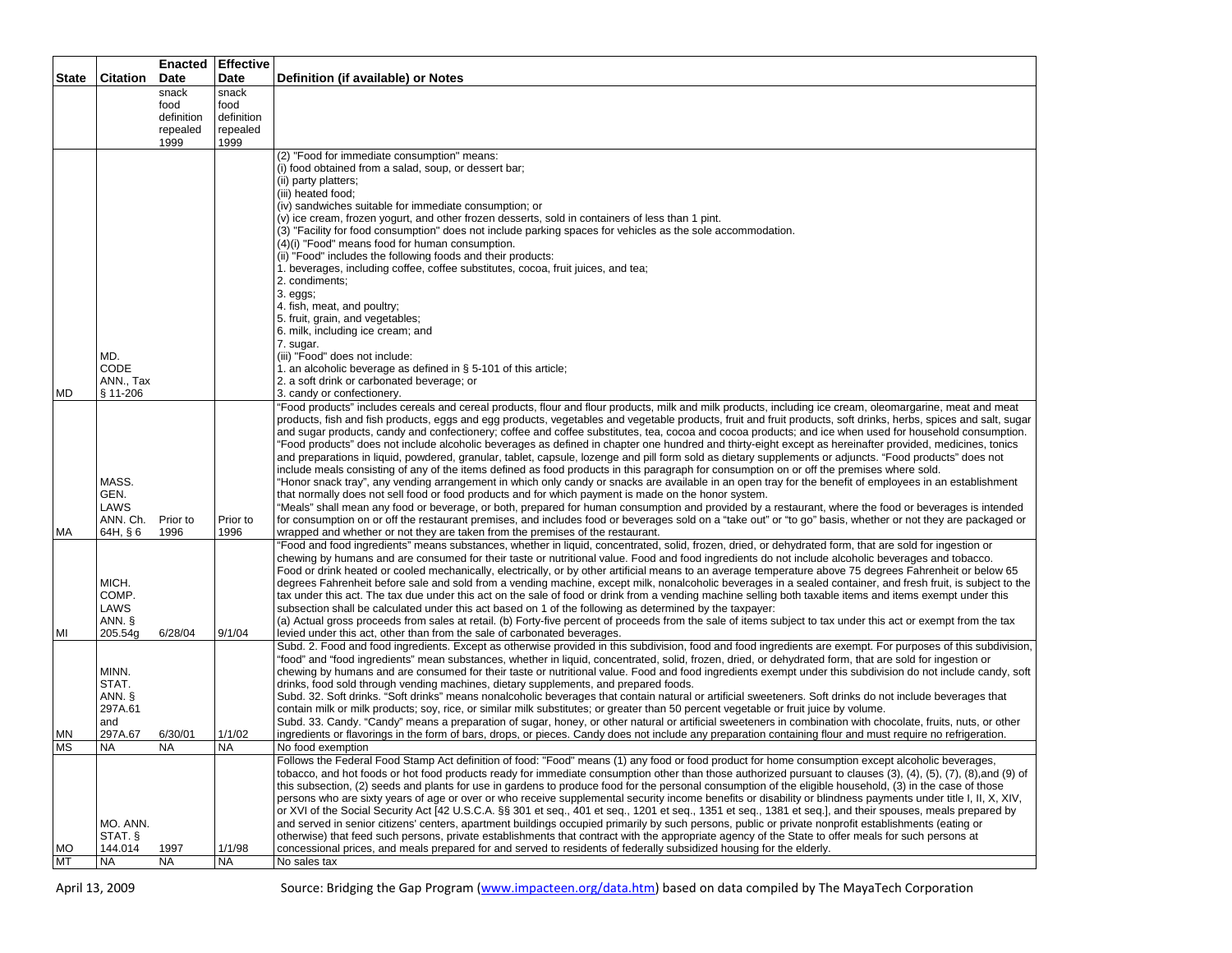|              |                                           |             | <b>Enacted Effective</b> |                                                                                                                                                                                                                                                                                                                                                                                                                                                                                                                                                                                                                                                                                                                                                                                                                                                                                                                                                                                                                                                                                                                                                                                                                                                           |
|--------------|-------------------------------------------|-------------|--------------------------|-----------------------------------------------------------------------------------------------------------------------------------------------------------------------------------------------------------------------------------------------------------------------------------------------------------------------------------------------------------------------------------------------------------------------------------------------------------------------------------------------------------------------------------------------------------------------------------------------------------------------------------------------------------------------------------------------------------------------------------------------------------------------------------------------------------------------------------------------------------------------------------------------------------------------------------------------------------------------------------------------------------------------------------------------------------------------------------------------------------------------------------------------------------------------------------------------------------------------------------------------------------|
| <b>State</b> | Citation                                  | <b>Date</b> | Date                     | Definition (if available) or Notes                                                                                                                                                                                                                                                                                                                                                                                                                                                                                                                                                                                                                                                                                                                                                                                                                                                                                                                                                                                                                                                                                                                                                                                                                        |
|              | NEB.                                      |             |                          |                                                                                                                                                                                                                                                                                                                                                                                                                                                                                                                                                                                                                                                                                                                                                                                                                                                                                                                                                                                                                                                                                                                                                                                                                                                           |
|              | REV.                                      |             |                          |                                                                                                                                                                                                                                                                                                                                                                                                                                                                                                                                                                                                                                                                                                                                                                                                                                                                                                                                                                                                                                                                                                                                                                                                                                                           |
|              | STAT. §                                   |             |                          | Food and food ingredients means substances, whether in liquid, concentrated, solid, frozen, dried, or dehydrated form that are sold for ingestion or chewing                                                                                                                                                                                                                                                                                                                                                                                                                                                                                                                                                                                                                                                                                                                                                                                                                                                                                                                                                                                                                                                                                              |
| <b>NE</b>    | 77.2704.2<br>4                            | 5/6/03      | 01/01/04                 | by humans and are consumed for their taste or nutritional value. Food and food ingredients does not include alcoholic beverages, dietary supplements, or<br>tobacco                                                                                                                                                                                                                                                                                                                                                                                                                                                                                                                                                                                                                                                                                                                                                                                                                                                                                                                                                                                                                                                                                       |
|              | NEV.                                      |             |                          |                                                                                                                                                                                                                                                                                                                                                                                                                                                                                                                                                                                                                                                                                                                                                                                                                                                                                                                                                                                                                                                                                                                                                                                                                                                           |
|              | REV.                                      |             |                          |                                                                                                                                                                                                                                                                                                                                                                                                                                                                                                                                                                                                                                                                                                                                                                                                                                                                                                                                                                                                                                                                                                                                                                                                                                                           |
|              | STAT.                                     |             |                          | "Food" and "food ingredients" means substances, whether in liquid, concentrated, solid, frozen, dried or dehydrated form, that are sold for ingestion or                                                                                                                                                                                                                                                                                                                                                                                                                                                                                                                                                                                                                                                                                                                                                                                                                                                                                                                                                                                                                                                                                                  |
|              | ANN. §                                    |             |                          | chewing by humans and are consumed for their taste or nutritional value, except alcoholic beverages, dietary supplements and tobacco. (2007 legislation                                                                                                                                                                                                                                                                                                                                                                                                                                                                                                                                                                                                                                                                                                                                                                                                                                                                                                                                                                                                                                                                                                   |
| <b>NV</b>    | 360B.445 6/13/07                          |             | 10/1/07                  | added dietary supplements)                                                                                                                                                                                                                                                                                                                                                                                                                                                                                                                                                                                                                                                                                                                                                                                                                                                                                                                                                                                                                                                                                                                                                                                                                                |
| <b>NH</b>    | NA                                        | <b>NA</b>   | NA                       | No sales tax                                                                                                                                                                                                                                                                                                                                                                                                                                                                                                                                                                                                                                                                                                                                                                                                                                                                                                                                                                                                                                                                                                                                                                                                                                              |
|              |                                           |             |                          | a. Receipts from the following are exempt from the tax imposed under the "Sales and Use Tax Act:" sales of food and food ingredients and dietary<br>supplements, sold for human consumption off the premises where sold but not including (1) candy, and (2) soft drinks, all of which shall be subject to the<br>retail sales and compensating use taxes, whether or not the item is sold in liquid form.<br>b. The exemption in this section is not applicable to prepared food subject to tax under subsection (c) of section 3 of the Sales and Use Tax Act (C.54:32B-<br>3).<br>c. As used in this section:<br>"Candy" means a preparation of sugar, honey, or other natural or artificial sweeteners in combination with chocolate, fruits, nuts or other ingredients or                                                                                                                                                                                                                                                                                                                                                                                                                                                                            |
|              |                                           |             |                          | flavorings in the form of bars, drops, or pieces. "Candy" does not include any preparation containing flour or requiring refrigeration; [during the state<br>verification project in 2007, state said that gum is a type of candy]<br>"Dietary supplement" means any product, other than tobacco, intended to supplement the diet, that:<br>(1) contains one or more of the following dietary ingredients: a vitamin; a mineral; an herb or other botanical; an amino acid; a dietary substance for use by<br>humans to supplement the diet by increasing the total dietary intake; a concentrate, metabolite, constituent, extract, or combination of any ingredient<br>described herein;                                                                                                                                                                                                                                                                                                                                                                                                                                                                                                                                                                |
|              |                                           |             |                          | (2) is intended for ingestion in tablet, capsule, powder, softgel, gelcap, or liquid form, or if not intended for ingestion in such a form, is not represented as<br>conventional food and is not represented for use as a sole item of a meal or of the diet; and                                                                                                                                                                                                                                                                                                                                                                                                                                                                                                                                                                                                                                                                                                                                                                                                                                                                                                                                                                                        |
|              |                                           |             |                          | (3) is required to be labeled as a dietary supplement, identifiable by the "Supplemental Facts" box found on the label and as required pursuant to 21 C.F.R.<br>s.101.36;                                                                                                                                                                                                                                                                                                                                                                                                                                                                                                                                                                                                                                                                                                                                                                                                                                                                                                                                                                                                                                                                                 |
| NJ           | N.J.<br>STAT.<br>ANN. §<br>54:32B-<br>8.2 | 7/2/05      | 10/1/05                  | "Food and food ingredients" means substances, whether in liquid, concentrated, solid, frozen, dried, or dehydrated form, that are sold for ingestion or<br>chewing by humans and are consumed for their taste or nutritional value, "Food and food ingredients" does not include alcoholic beverages or tobacco;<br>"Soft drinks" means non-alcoholic beverages that contain natural or artificial sweeteners. "Soft drinks" does not include beverages that contain: milk or milk<br>products; soy, rice or similar milk substitutes; or greater than fifty percent of vegetable or fruit juice by volume; and<br>"Tobacco" means cigarettes, cigars, chewing or pipe tobacco, or any other item that contains tobacco.                                                                                                                                                                                                                                                                                                                                                                                                                                                                                                                                  |
| NM           | N.M.<br>STAT.<br>ANN. § 7-<br>$9 - 92$    | 3/1/04      | 01/01/05                 | Follows the Federal Food Stamp Act definition of food: "Food" means (1) any food or food product for home consumption except alcoholic beverages,<br>tobacco, and hot foods or hot food products ready for immediate consumption other than those authorized pursuant to clauses (3), (4), (5), (7), (8),and (9) of<br>this subsection, (2) seeds and plants for use in gardens to produce food for the personal consumption of the eligible household, (3) in the case of those<br>persons who are sixty years of age or over or who receive supplemental security income benefits or disability or blindness payments under title I, II, X, XIV,<br>or XVI of the Social Security Act [42 U.S.C.A. §§ 301 et seq., 401 et seq., 1201 et seq., 1351 et seq., 1381 et seq.], and their spouses, meals prepared by<br>and served in senior citizens' centers, apartment buildings occupied primarily by such persons, public or private nonprofit establishments (eating or<br>otherwise) that feed such persons, private establishments that contract with the appropriate agency of the State to offer meals for such persons at<br>concessional prices, and meals prepared for and served to residents of federally subsidized housing for the elderly. |
|              | N.Y. TAX<br>LAW §                         | Prior to    | Prior to                 | 1) Food, food products, beverages, dietary foods and health supplements, sold for human consumption but not including (i) candy and confectionery, (ii) fruit<br>drinks which contain less than seventy percent of natural fruit juice, (iii) soft drinks, sodas and beverages such as are ordinarily dispensed at soda fountains<br>or in connection therewith (other than coffee, tea and cocoa) and (iv) beer, wine or other alcoholic beverages, all of which shall be subject to the retail sales<br>and compensating use taxes, whether or not the item is sold in liquid form. The food and drink excluded from the exemption provided by this paragraph<br>under subparagraphs (i), (ii) and (iii) of this paragraph shall be exempt under this paragraph when sold for seventy-five cents or less through any vending<br>machine activated by the use of coin, currency, credit card or debit card. With the exception of the provision in this paragraph providing for an exemption for<br>certain food or drink sold for seventy-five cents or less through vending machines, nothing herein shall be construed as exempting food or drink from the tax                                                                                        |
| NY           | 1115<br>N.C. GEN.<br>STAT. §              | 1987        | 1987                     | imposed under subdivision (d) of section eleven hundred five.[which taxes food in addition to alcohol sold in restaurants, taverns, and bars]<br>Food. -- Substances that are sold for ingestion or chewing by humans and are consumed for their taste or nutritional value. The substances may be in liquid,<br>concentrated, solid, frozen, dried, or dehydrated form. The term does not include an alcoholic beverage, as defined in G.S. 105-113.68, or a tobacco<br>product, as defined in G.S. 105-113.4.<br>Candy. -- A preparation of sugar, honey, or other natural or artificial sweeteners in combination with chocolate, fruits, nuts, or other ingredients or flavorings<br>in the form of bars, drops, or pieces that do not require refrigeration. The term does not include any preparation that contains flour.<br>Soft drink. -- A nonalcoholic beverage that contains natural or artificial sweeteners. The term does not include beverages that contain one or more of the<br>following:<br>a. Milk or milk products.<br>b. Soy, rice, or similar milk substitutes.<br>c. More than fifty percent (50%) vegetable or fruit juice                                                                                                      |
| <b>NC</b>    | 105-164.3 11/29/01                        |             | 1/1/02                   | [NC exempts food, but not candy or soft drinks from sales tax, or sales of food from vending machines: N.C. GEN. STAT. § 105-164.13B]                                                                                                                                                                                                                                                                                                                                                                                                                                                                                                                                                                                                                                                                                                                                                                                                                                                                                                                                                                                                                                                                                                                     |

April 13, 2009 Source: Bridging the Gap Program (www.impacteen.org/data.htm) based on data compiled by The MayaTech Corporation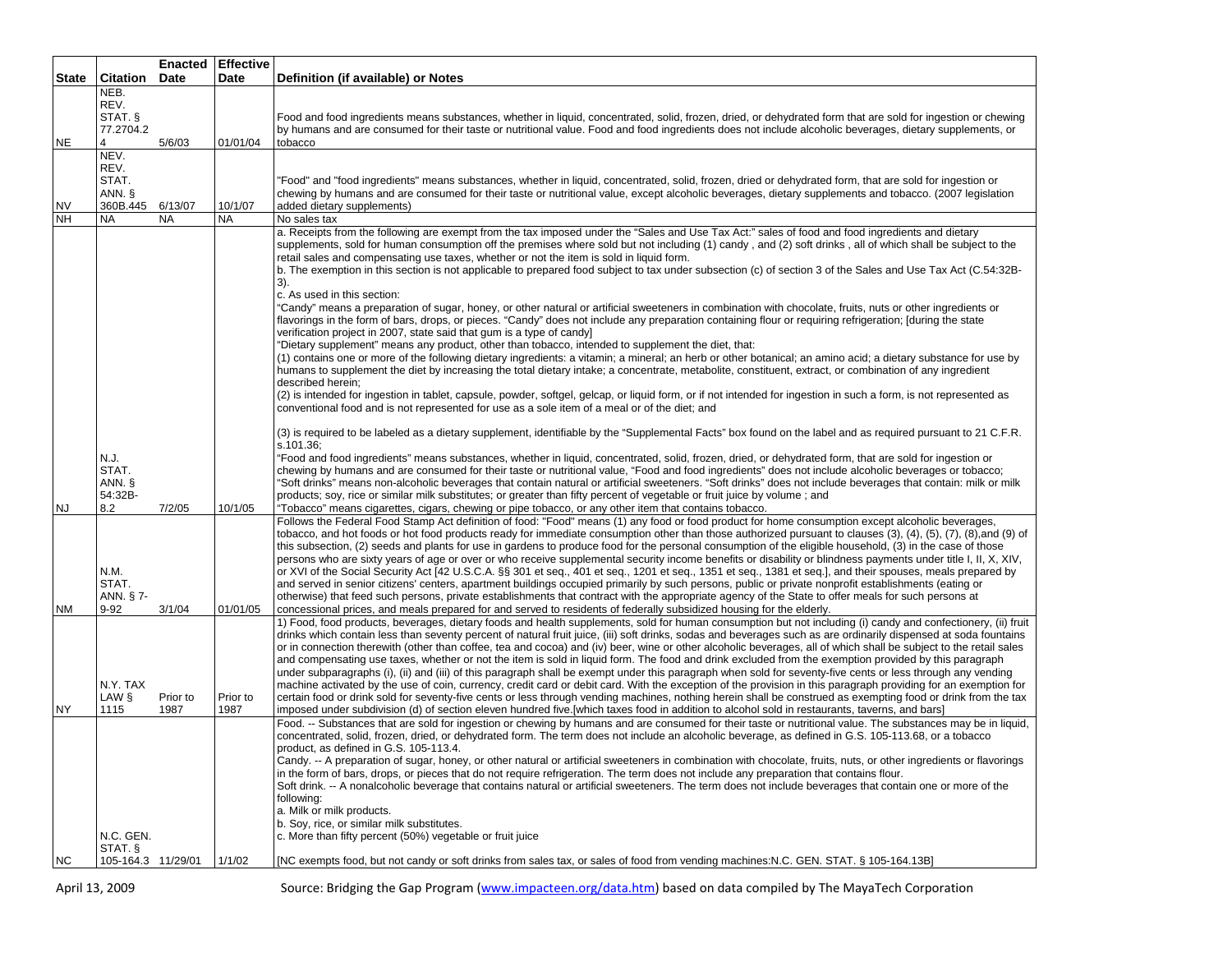|              |                      | Enacted   | <b>Effective</b> |                                                                                                                                                                     |
|--------------|----------------------|-----------|------------------|---------------------------------------------------------------------------------------------------------------------------------------------------------------------|
| <b>State</b> | <b>Citation Date</b> |           | Date             | Definition (if available) or Notes                                                                                                                                  |
|              |                      |           |                  | "food and food ingredients" means substances, whether in liquid, concentrated, solid, frozen, dried, or dehydrated form, that are sold for ingestion or chewing     |
|              |                      |           |                  | by humans and are consumed for taste or nutritional value.                                                                                                          |
|              |                      |           |                  | 1. For purposes of this section, "food" and "food ingredients" do not include:                                                                                      |
|              |                      |           |                  | a. Alcoholic beverages.                                                                                                                                             |
|              |                      |           |                  | b. Candy or chewing gum.                                                                                                                                            |
|              |                      |           |                  | c. Dietary supplements.                                                                                                                                             |
|              |                      |           |                  | d. Prepared food.                                                                                                                                                   |
|              |                      |           |                  | e. Soft drinks containing fifty percent or less fruit juice.                                                                                                        |
|              |                      |           |                  | f. Tobacco.                                                                                                                                                         |
|              |                      |           |                  | For purposes of this section:                                                                                                                                       |
|              |                      |           |                  | "Alcoholic beverages" means beverages that are suitable for human consumption and contain one-half of one percent or more of alcohol by volume.                     |
|              |                      |           |                  | "Candy" means a preparation of sugar, honey, or other natural or artificial sweeteners in combination with chocolate, fruits, nuts, or other ingredients or         |
|              |                      |           |                  | flavoring in the form of bars, drops, or pieces. Candy does not include any preparation containing flour and does not require refrigeration.                        |
|              |                      |           |                  | "Dietary supplement" means any product, other than tobacco, intended to supplement the diet which contains one or more of the following dietary                     |
|              | N.D.                 |           |                  | ingredients: a vitamin; a mineral; an herb or other botanical; an amino acid; a dietary substance for use by humans to supplement the diet by increasing the        |
|              | CENT.                |           |                  | total dietary intake; an oral concentrate, metabolite, constitute, extract, or combination of any dietary ingredients described in this sentence and which is       |
|              | CODE §               |           |                  | intended for ingestion in tablet, capsule, powder, soft gel, gel cap, or liquid form, or if not represented for use as a sole item of a meal or of a diet; and is   |
|              | 57.39.2-             |           |                  | required to be labeled as a dietary supplement, identifiable by the supplemental facts box found on the label and as required pursuant to 21 CFR section            |
|              | $04.1;$ §            |           |                  | 101.36.                                                                                                                                                             |
|              | 57.40.2-             |           |                  | 'Soft drinks" means nonalcoholic beverages that contain natural or artificial sweeteners. "Soft drinks" does not include beverages that contain milk or milk        |
| <b>ND</b>    | 04.1                 | 3/9/07    | 9/15/07          | products, soy, rice, or similar milk substitutes, or greater than fifty percent of vegetable or fruit juice by volume.                                              |
|              |                      |           |                  | "Food" means substances, whether in liquid, concentrated, solid, frozen, dried, or dehydrated form, that are sold for ingestion or chewing by humans and are        |
|              |                      |           |                  | consumed for their taste or nutritional value. "Food" does not include alcoholic beverages, dietary supplements, soft drinks, or tobacco.                           |
|              |                      |           |                  | "Alcoholic beverages" means beverages that are suitable for human consumption and contain one-half of one per cent or more of alcohol by volume.                    |
|              |                      |           |                  | "Dietary supplements" means any product, other than tobacco, that is intended to supplement the diet and that is intended for ingestion in tablet, capsule,         |
|              |                      |           |                  | powder, softgel, gelcap, or liquid form, or, if not intended for ingestion in such a form, is not represented as conventional food for use as a sole item of a meal |
|              |                      |           |                  | or of the diet; that is required to be labeled as a dietary supplement, identifiable by the "supplement facts" box found on the label, as required by 21 C.F.R.     |
|              |                      |           |                  | 101.36; and that contains one or more of the following dietary ingredients:<br>(i) A vitamin;                                                                       |
|              |                      |           |                  | (ii) A mineral;                                                                                                                                                     |
|              |                      |           |                  | (iii) An herb or other botanical;                                                                                                                                   |
|              |                      |           |                  | (iv) An amino acid:                                                                                                                                                 |
|              | OHIO                 |           |                  | (v) A dietary substance for use by humans to supplement the diet by increasing the total dietary intake;                                                            |
|              | REV.                 |           |                  | (vi) A concentrate, metabolite, constituent, extract, or combination of any ingredient described in divisions (EEE)(2)(b)(i) to (v) of this section.                |
|              | CODE                 |           |                  | "Soft drinks" means nonalcoholic beverages that contain natural or artificial sweeteners. "Soft drinks" does not include beverages that contain milk or milk        |
|              | ANN. §               |           |                  | products, soy, rice, or similar milk substitutes, or that contains greater than fifty per cent vegetable or fruit juice by volume.                                  |
| OH           | 5739.01              | 9/15/03   | 7/1/04           | "Tobacco" means cigarettes, cigars, chewing or pipe tobacco, or any other item that contains tobacco.                                                               |
| OK           | <b>NA</b>            | <b>NA</b> | <b>NA</b>        | No food exemption                                                                                                                                                   |
| <b>OR</b>    | <b>NA</b>            | <b>NA</b> | <b>NA</b>        | No state sales tax                                                                                                                                                  |
|              |                      |           |                  | [PA exempts the following from sales tax]                                                                                                                           |
|              |                      |           |                  | The sale at retail or use of food and beverages for human consumption, except that this exclusion shall not apply with respect to-                                  |
|              |                      |           |                  | (i) Soft drinks:                                                                                                                                                    |
|              |                      |           |                  | (ii) Malt and brewed beverages and spirituous and vinous liquors;                                                                                                   |
|              |                      |           |                  | (iii) Food or beverages, whether sold for consumption on or off the premises or on a "take-out" or "to go" basis or delivered to the purchaser or consumer,         |
|              |                      |           |                  | when purchased (A) from persons engaged in the business of catering; or (B) from persons engaged in the business of operating establishments from which             |
|              |                      |           |                  | ready-to-eat food and beverages are sold, including, but not limited to, restaurants, cafes, lunch counters, private and social clubs, taverns, dining cars,        |
|              |                      |           |                  | hotels, night clubs, fast food operations, pizzerias, fairs, carnivals, lunch carts, ice cream stands, snack bars, cafeterias, employe cafeterias, theaters,        |
|              |                      |           |                  | stadiums, arenas, amusement parks, carryout shops, coffee shops and other establishments whether mobile or immobile. For purposes of this clause, a                 |
|              |                      |           |                  | bakery, a pastry shop, a donut shop, a delicatessen, a grocery store, a supermarket, a farmer's market, a convenience store or a vending machine shall not          |
|              |                      |           |                  | be considered an establishment from which food or beverages ready to eat are sold except for the sale of meals, sandwiches, food from salad bars, hand-             |
|              |                      |           |                  | dipped or hand-served iced based products including ice cream and yogurt, hot soup, hot pizza and other hot food items, brewed coffee and hot beverages.            |
|              |                      |           |                  | For purposes of this subclause, beverages shall not include malt and brewed beverages and spirituous and vinous liquors but shall include soft drinks. The          |
|              |                      |           |                  | sale at retail of food and beverages at or from a school or church in the ordinary course of the activities of such organization is not subject to tax.             |
|              |                      |           |                  |                                                                                                                                                                     |
|              |                      |           |                  | "Soft drinks." All nonalcoholic beverages, whether carbonated or not, such as soda water, ginger ale, coca cola, lime cola, pepsi cola, Dr. Pepper, fruit juice     |
|              |                      |           |                  | when plain or carbonated water, flavoring or syrup is added, carbonated water, orangeade, lemonade, root beer or any and all preparations, commonly                 |
|              |                      |           |                  | referred to as "soft drinks," of whatsoever kind, and are further described as including any and all beverages, commonly referred to as "soft drinks," which        |
|              |                      |           |                  | are made with or without the use of any syrup. The term "soft drinks" shall not include natural fruit or vegetable juices or their concentrates, or non-            |
|              | 72 PA.               |           |                  | carbonated fruit juice drinks containing not less than twenty-five per cent by volume of natural fruit juices or of fruit juice which has been reconstituted to its |
|              | CONS.                |           |                  | original state, or natural concentrated fruit or vegetable juices reconstituted to their original state, whether any of the foregoing natural juices are frozen or  |
|              | STAT. §              |           |                  | unfrozen, sweetened or unsweetened, seasoned with salt or spice or unseasoned, nor shall the term "soft drinks" include coffee, coffee substitutes, tea,            |
| PA           | 7204                 | 8/4/1991  | 1/1/92           | cocoa, natural fluid milk or non-carbonated drinks made from milk derivatives.                                                                                      |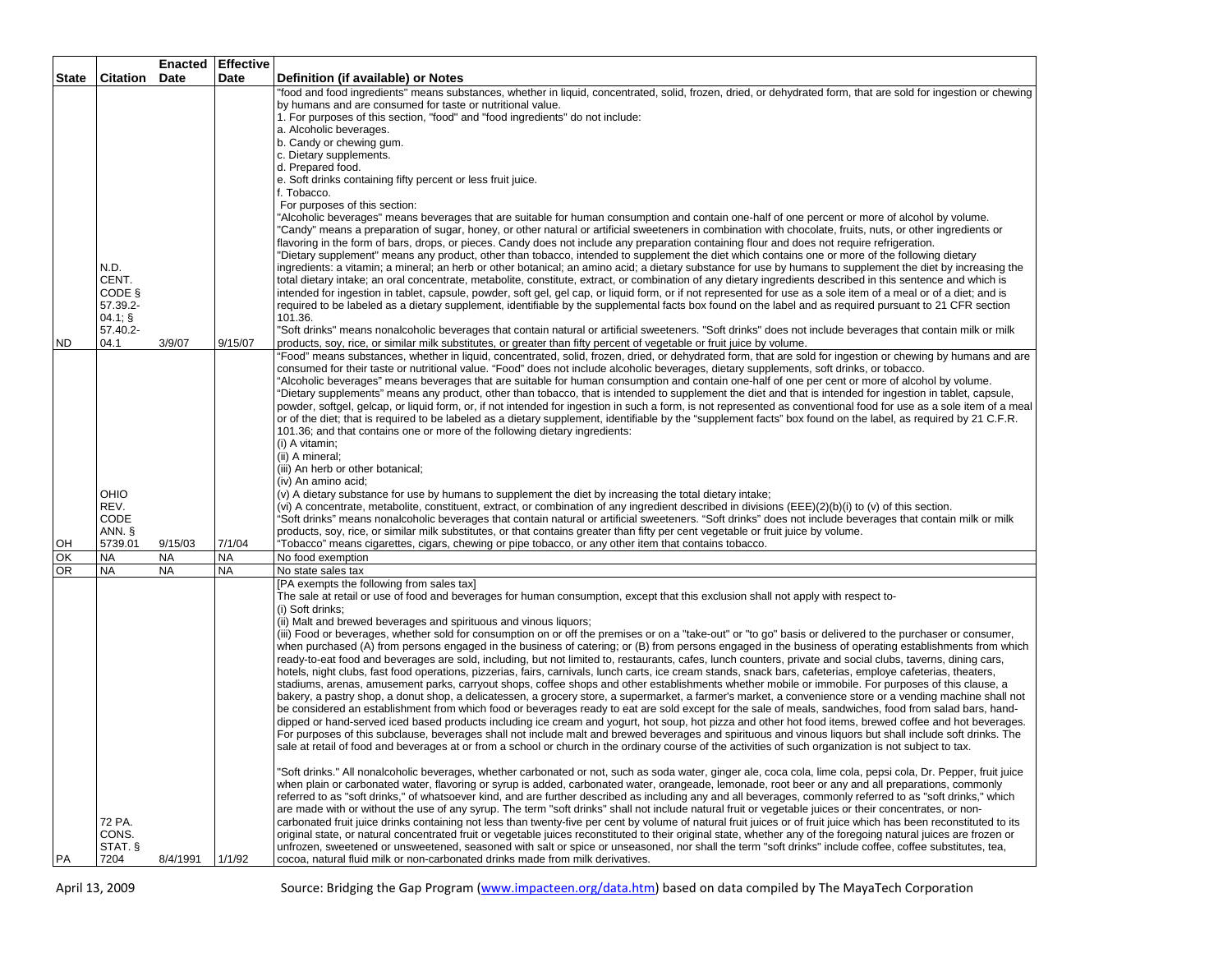|                |                                                | <b>Enacted</b> | <b>Effective</b> |                                                                                                                                                                                                                                                                                                                                                                                                                                                                                                                                                                                                                                                                                                                                                                                                                                                                                                                                                                                                                                                                                                                                                                                                                                                                                                                                                                                                                                                                                                                                                                                                                                                                                                                                                                                                                                                                                                                                            |
|----------------|------------------------------------------------|----------------|------------------|--------------------------------------------------------------------------------------------------------------------------------------------------------------------------------------------------------------------------------------------------------------------------------------------------------------------------------------------------------------------------------------------------------------------------------------------------------------------------------------------------------------------------------------------------------------------------------------------------------------------------------------------------------------------------------------------------------------------------------------------------------------------------------------------------------------------------------------------------------------------------------------------------------------------------------------------------------------------------------------------------------------------------------------------------------------------------------------------------------------------------------------------------------------------------------------------------------------------------------------------------------------------------------------------------------------------------------------------------------------------------------------------------------------------------------------------------------------------------------------------------------------------------------------------------------------------------------------------------------------------------------------------------------------------------------------------------------------------------------------------------------------------------------------------------------------------------------------------------------------------------------------------------------------------------------------------|
| State          | <b>Citation</b>                                | Date           | Date             | Definition (if available) or Notes                                                                                                                                                                                                                                                                                                                                                                                                                                                                                                                                                                                                                                                                                                                                                                                                                                                                                                                                                                                                                                                                                                                                                                                                                                                                                                                                                                                                                                                                                                                                                                                                                                                                                                                                                                                                                                                                                                         |
|                | R.I. GEN.                                      |                |                  | "Food and food ingredients" means substances, whether in liquid, concentrated, solid, frozen, dried, or dehydrated form, that are sold for ingestion or<br>chewing by humans and are consumed for their taste or nutritional value. "Food and food ingredients" does not include "alcoholic beverages," "tobacco,"<br>"candy," "dietary supplements" and "soft drinks."<br>"Candy" means a preparation of sugar, honey, or other natural or artificial sweeteners in combination with chocolate, fruits, nuts or other ingredients or<br>flavorings in the form of bars, drops, or pieces. "Candy" shall not include any preparation containing flour and shall require no refrigeration.<br>"Soft drinks" means non-alcoholic beverages that contain natural or artificial sweeteners. "Soft drinks" do not include beverages that contain milk or milk<br>products, soy, rice or similar milk substitutes, or greater than fifty percent (50%) of vegetable or fruit juice by volume.<br>"Dietary supplement" means any product, other than "tobacco," intended to supplement the diet that:<br>(A) Contains one or more of the following dietary ingredients:<br>1. A vitamin:<br>2. A mineral:<br>3. An herb or other botanical;<br>4. An amino acid:<br>5. A dietary substance for use by humans to supplement the diet by increasing the total dietary intake; or<br>6. A concentrate, metabolite, constituent, extract, or combination of any ingredient described in above; and<br>(B) Is intended for ingestion in tablet, capsule, powder, softgel, gelcap, or liquid form, or if not intended for ingestion in such a form, is not represented as<br>conventional food and is not represented for use as a sole item of a meal or of the diet; and<br>(C) Is required to be labeled as a dietary supplement, identifiable by the "Supplemental Facts" box found on the label and as required pursuant to 21 C.F.R.<br>§ 101.36. |
| R <sub>1</sub> | LAWS §<br>44-18-7.1                            | 3/3/07         | 1/1/07           | Bakery items, including bread, rolls, buns, biscuits, bagels, croissants, pastries, donuts, danish, cakes, tortes, pies, tarts, muffins, bars, cookies, tortillas; and<br>is not sold with utensils provided by the seller, including plates, knives, forks, spoons, glasses, cups, napkins, or straws [are not taxed]                                                                                                                                                                                                                                                                                                                                                                                                                                                                                                                                                                                                                                                                                                                                                                                                                                                                                                                                                                                                                                                                                                                                                                                                                                                                                                                                                                                                                                                                                                                                                                                                                     |
| SC             | S.C.<br>STAT.<br>ANN § 12-<br>36-910(D) 5/2/07 |                | 7/1/07           | Follows the Federal Food Stamp Act definition of food: "Food" means (1) any food or food product for home consumption except alcoholic beverages,<br>tobacco, and hot foods or hot food products ready for immediate consumption other than those authorized pursuant to clauses (3), (4), (5), (7), (8),and (9) of<br>this subsection, (2) seeds and plants for use in gardens to produce food for the personal consumption of the eligible household, (3) in the case of those<br>persons who are sixty years of age or over or who receive supplemental security income benefits or disability or blindness payments under title I, II, X, XIV,<br>or XVI of the Social Security Act [42 U.S.C.A. §§ 301 et seq., 401 et seq., 1201 et seq., 1351 et seq., 1381 et seq.], and their spouses, meals prepared by<br>and served in senior citizens' centers, apartment buildings occupied primarily by such persons, public or private nonprofit establishments (eating or<br>otherwise) that feed such persons, private establishments that contract with the appropriate agency of the State to offer meals for such persons at<br>concessional prices, and meals prepared for and served to residents of federally subsidized housing for the elderly.                                                                                                                                                                                                                                                                                                                                                                                                                                                                                                                                                                                                                                                                                  |
| <b>SD</b>      | <b>NA</b>                                      | <b>NA</b>      | <b>NA</b>        | No food exemption                                                                                                                                                                                                                                                                                                                                                                                                                                                                                                                                                                                                                                                                                                                                                                                                                                                                                                                                                                                                                                                                                                                                                                                                                                                                                                                                                                                                                                                                                                                                                                                                                                                                                                                                                                                                                                                                                                                          |
|                | TENN.<br>CODE<br>ANN. §                        |                |                  | "Candy" means a preparation of sugar, honey, or other natural or artificial sweeteners in combination with chocolate, fruits, nuts, or other ingredients or<br>flavorings in the form of bars, drops, or pieces. Candy shall not include any preparation containing flour and shall require no refrigeration;<br>"Food and food ingredients" means substances, whether in liquid, concentrated, solid, frozen, dried, or dehydrated form, that are sold for ingestion or<br>chewing by humans and are consumed for their taste or nutritional value. "Food and food ingredients" does not include alcoholic beverages, tobacco, candy,<br>dietary supplements, or prepared food;<br>"Alcoholic beverages" means beverages that are suitable for human consumption and contain one half of one percent (0.5%) or more of alcohol by volume;<br>Tobacco" means cigarettes, cigars, chewing or pipe tobacco, or any other item that contains tobacco<br>"Dietary supplement" means any product, other than tobacco, intended to supplement the diet that:<br>(A) Contains one (1) or more of the following dietary ingredients:<br>(i) A vitamin;<br>(ii) A mineral;<br>(iii) An herb or other botanical;<br>(iv) An amino acid;<br>(v) A dietary substance for use by humans to supplement the diet by increasing the total dietary intake; or<br>(vi) A concentrate, metabolite, constituent, extract, or combination of any ingredient described in subdivisions (24)(A)(i)-(v);<br>(B) Is intended for ingestion in tablet, capsule, powder, softgel, gelcap, or liquid form, or if not intended for ingestion in such a form, is not represented as<br>conventional food and is not represented for use as a sole item of a meal or of the diet; and<br>(C) Is required to be labeled as a dietary supplement, identifiable by the supplement facts box found on the label and as required pursuant to 21 C.F.R. §                       |
| <b>TN</b>      | 67-6-102                                       | 6/19/03        | 7/1/03           | 101.36:                                                                                                                                                                                                                                                                                                                                                                                                                                                                                                                                                                                                                                                                                                                                                                                                                                                                                                                                                                                                                                                                                                                                                                                                                                                                                                                                                                                                                                                                                                                                                                                                                                                                                                                                                                                                                                                                                                                                    |
|                | TEX. TAX<br>CODE<br>ANN. §                     |                |                  | Food products for human consumption are exempted from the taxes imposed by this chapter.<br>"Food products" shall include, except as otherwise provided herein, but shall not be limited to cereals and cereal products; milk and milk products, including<br>ice cream; oleomargarine; meat and meat products; poultry and poultry products; fish and fish products; eggs and egg products; vegetables and vegetable<br>products; fruit and fruit products; spices, condiments, and salt; sugar and sugar products; coffee and coffee substitutes; tea; cocoa products; or any<br>combination of the above.<br>"Food products" shall not include:<br>(1) drugs, medicines, tonics, vitamins, dietary supplements, and medicinal preparations in any form;<br>(2) carbonated and noncarbonated packaged soft drinks, which are nonalcoholic beverages that contain natural or artificial sweeteners;<br>$(3)$ ice; or<br>$(4)$ candy.                                                                                                                                                                                                                                                                                                                                                                                                                                                                                                                                                                                                                                                                                                                                                                                                                                                                                                                                                                                                      |
| ТX             | 151.314                                        | 6/20/03        | 10/1/03          | For purposes of this section, diluted juice that is more than 50 percent vegetable or fruit juice by volume is not considered to be a soft drink.                                                                                                                                                                                                                                                                                                                                                                                                                                                                                                                                                                                                                                                                                                                                                                                                                                                                                                                                                                                                                                                                                                                                                                                                                                                                                                                                                                                                                                                                                                                                                                                                                                                                                                                                                                                          |
| UT             | UT. ST.<br>ANN. §                              | Unknown        | 1/1/07           | "Food and food ingredients" means substances:<br>(i) regardless of whether the substances are in:                                                                                                                                                                                                                                                                                                                                                                                                                                                                                                                                                                                                                                                                                                                                                                                                                                                                                                                                                                                                                                                                                                                                                                                                                                                                                                                                                                                                                                                                                                                                                                                                                                                                                                                                                                                                                                          |

April 13, 2009 Source: Bridging the Gap Program (www.impacteen.org/data.htm) based on data compiled by The MayaTech Corporation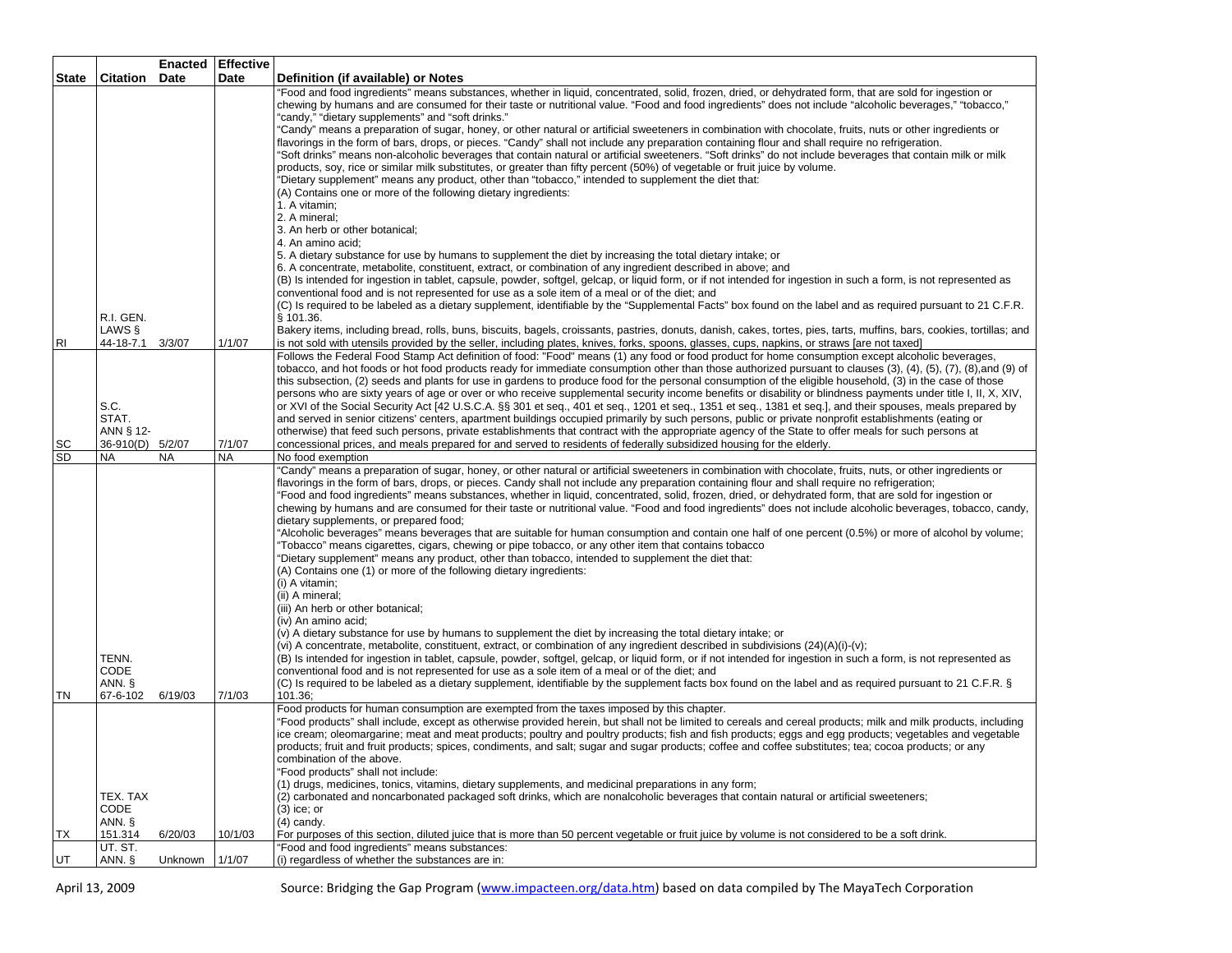|                |                    |             | Enacted Effective |                                                                                                                                                                                                                                                                                                                 |
|----------------|--------------------|-------------|-------------------|-----------------------------------------------------------------------------------------------------------------------------------------------------------------------------------------------------------------------------------------------------------------------------------------------------------------|
| <b>State</b>   | Citation           | <b>Date</b> | Date              | Definition (if available) or Notes                                                                                                                                                                                                                                                                              |
|                | 59-12-102          |             |                   | (A) liquid form;                                                                                                                                                                                                                                                                                                |
|                |                    |             |                   | (B) concentrated form;<br>(C) solid form;                                                                                                                                                                                                                                                                       |
|                |                    |             |                   | (D) frozen form;                                                                                                                                                                                                                                                                                                |
|                |                    |             |                   | (E) dried form; or                                                                                                                                                                                                                                                                                              |
|                |                    |             |                   | (F) dehydrated form; and                                                                                                                                                                                                                                                                                        |
|                |                    |             |                   | (ii) that are:                                                                                                                                                                                                                                                                                                  |
|                |                    |             |                   | (A) sold for:                                                                                                                                                                                                                                                                                                   |
|                |                    |             |                   | (I) ingestion by humans; or                                                                                                                                                                                                                                                                                     |
|                |                    |             |                   | (II) chewing by humans; and                                                                                                                                                                                                                                                                                     |
|                |                    |             |                   | (B) consumed for the substance's:                                                                                                                                                                                                                                                                               |
|                |                    |             |                   | (I) taste; or<br>(II) nutritional value.                                                                                                                                                                                                                                                                        |
|                |                    |             |                   | (b) "Food and food ingredients" includes an item described in Subsection (66)(b)(iii).                                                                                                                                                                                                                          |
|                |                    |             |                   | (c) "Food and food ingredients" does not include:                                                                                                                                                                                                                                                               |
|                |                    |             |                   | (i) an alcoholic beverage;                                                                                                                                                                                                                                                                                      |
|                |                    |             |                   | (ii) tobacco; or                                                                                                                                                                                                                                                                                                |
|                |                    |             |                   | (iii) prepared food.                                                                                                                                                                                                                                                                                            |
|                | VT. STAT.          |             |                   |                                                                                                                                                                                                                                                                                                                 |
| VT             | ANN. §<br>9701     | 6/3/04      | 6/3/04            | Food and food ingredients: means substances, whether in liquid, concentrated, solid, frozen, dried, or dehydrated form, that are sold for ingestion or chewing<br>by humans and are consumed for their taste or nutritional value. "Food and food ingredients" does not include alcoholic beverages or tobacco. |
|                |                    |             |                   | Follows the Federal Food Stamp Act definition of food: "Food" means (1) any food or food product for home consumption except alcoholic beverages,                                                                                                                                                               |
|                |                    |             |                   | tobacco, and hot foods or hot food products ready for immediate consumption other than those authorized pursuant to clauses (3), (4), (5), (7), (8), and (9) of                                                                                                                                                 |
|                |                    |             |                   | this subsection, (2) seeds and plants for use in gardens to produce food for the personal consumption of the eligible household, (3) in the case of those                                                                                                                                                       |
|                |                    |             |                   | persons who are sixty years of age or over or who receive supplemental security income benefits or disability or blindness payments under title I, II, X, XIV,                                                                                                                                                  |
|                |                    |             |                   | or XVI of the Social Security Act [42 U.S.C.A. §§ 301 et seq., 401 et seq., 1201 et seq., 1351 et seq., 1381 et seq.], and their spouses, meals prepared by                                                                                                                                                     |
|                | Va. Code<br>Ann. § |             |                   | and served in senior citizens' centers, apartment buildings occupied primarily by such persons, public or private nonprofit establishments (eating or<br>otherwise) that feed such persons, private establishments that contract with the appropriate agency of the State to offer meals for such persons at    |
| VA             | 58.1-611.1 2/18/02 |             | 1/1/03            | concessional prices, and meals prepared for and served to residents of federally subsidized housing for the elderly.                                                                                                                                                                                            |
|                |                    |             |                   | "Food and food ingredients" means substances, whether in liquid, concentrated, solid, frozen, dried, or dehydrated form, that are sold for ingestion or                                                                                                                                                         |
|                |                    |             |                   | chewing by humans and are consumed for their taste or nutritional value. "Food and food ingredients" does not include:                                                                                                                                                                                          |
|                |                    |             |                   | (a) "Alcoholic beverages," which means beverages that are suitable for human consumption and contain one-half of one percent or more of alcohol by                                                                                                                                                              |
|                |                    |             |                   | volume: and                                                                                                                                                                                                                                                                                                     |
|                |                    |             |                   | (b) "Tobacco," which means cigarettes, cigars, chewing or pipe tobacco, or any other item that contains tobacco.<br>(2) The exemption of "food and food ingredients" provided for in subsection shall not apply to prepared food, soft drinks, or dietary supplements.                                          |
|                |                    |             |                   | 'Soft drinks" means nonalcoholic beverages that contain natural or artificial sweeteners. Soft drinks do not include beverages that contain: Milk or milk                                                                                                                                                       |
|                |                    |             |                   | products; soy, rice, or similar milk substitutes; or greater than fifty percent of vegetable or fruit juice by volume.                                                                                                                                                                                          |
|                |                    |             |                   | (d) "Dietary supplement" means any product, other than tobacco, intended to supplement the diet that:                                                                                                                                                                                                           |
|                |                    |             |                   | (i) Contains one or more of the following dietary ingredients:                                                                                                                                                                                                                                                  |
|                |                    |             |                   | (A) A vitamin;                                                                                                                                                                                                                                                                                                  |
|                |                    |             |                   | (B) A mineral;                                                                                                                                                                                                                                                                                                  |
|                |                    |             |                   | (C) An herb or other botanical;                                                                                                                                                                                                                                                                                 |
|                | WASH.              |             |                   | (D) An amino acid;<br>(E) A dietary substance for use by humans to supplement the diet by increasing the total dietary intake; or                                                                                                                                                                               |
|                | REV.               |             |                   | (F) A concentrate, metabolite, constituent, extract, or combination of any ingredient described in this subsection;                                                                                                                                                                                             |
|                | <b>CODE</b>        |             |                   | (ii) Is intended for ingestion in tablet, capsule, powder, softgel, gelcap, or liquid form, or if not intended for ingestion in such form, is not represented as                                                                                                                                                |
|                | ANN. §             |             |                   | conventional food and is not represented for use as a sole item of a meal or of the diet; and                                                                                                                                                                                                                   |
|                | 82.08.029          |             |                   | (iii) Is required to be labeled as a dietary supplement, identifiable by the "supplement facts" box found on the label as required pursuant to 21 C.F.R. Sec.                                                                                                                                                   |
| WA             | 3                  | 3/26/04     | 1/1/04            | 101.36, as amended or renumbered as of January 1, 2003.                                                                                                                                                                                                                                                         |
|                |                    |             |                   | "Food", "food products" and "beverages" include, by way of illustration and not of limitation, the following:<br>1. Milk and milk products.                                                                                                                                                                     |
|                |                    |             |                   | 2. Cereal and cereal products, including meal, grits, flour, bread and other bakery products.                                                                                                                                                                                                                   |
|                |                    |             |                   | 3. Meats and meat products.                                                                                                                                                                                                                                                                                     |
|                |                    |             |                   | 4. Fish, fish products and seafoods.                                                                                                                                                                                                                                                                            |
|                |                    |             |                   | 5. Poultry and poultry products.                                                                                                                                                                                                                                                                                |
|                |                    |             |                   | 6. Vegetables and vegetable juices.                                                                                                                                                                                                                                                                             |
|                |                    |             |                   | 7. Fruit and fruit juices, as defined in ch. 97, 1967 stats.                                                                                                                                                                                                                                                    |
|                |                    |             |                   | 7m. Bottled water that is for human consumption and that is not carbonated or sweetened or flavored.<br>8. Canned goods, including jams, jellies and preserves.                                                                                                                                                 |
|                |                    |             |                   | 9. Nuts, berries and melons.                                                                                                                                                                                                                                                                                    |
|                | WIS.               |             |                   | 10. Sugar and salt.                                                                                                                                                                                                                                                                                             |
|                | STAT. §            |             |                   | 11. Coffee, coffee substitutes, tea and cocoa.                                                                                                                                                                                                                                                                  |
| WI             | 77.54              | 8/1/97      | 8/1/97            | 12. Condiments.                                                                                                                                                                                                                                                                                                 |
| April 13, 2009 |                    |             |                   | Source: Bridging the Gap Program (www.impacteen.org/data.htm) based on data compiled by The MayaTech Corporation                                                                                                                                                                                                |